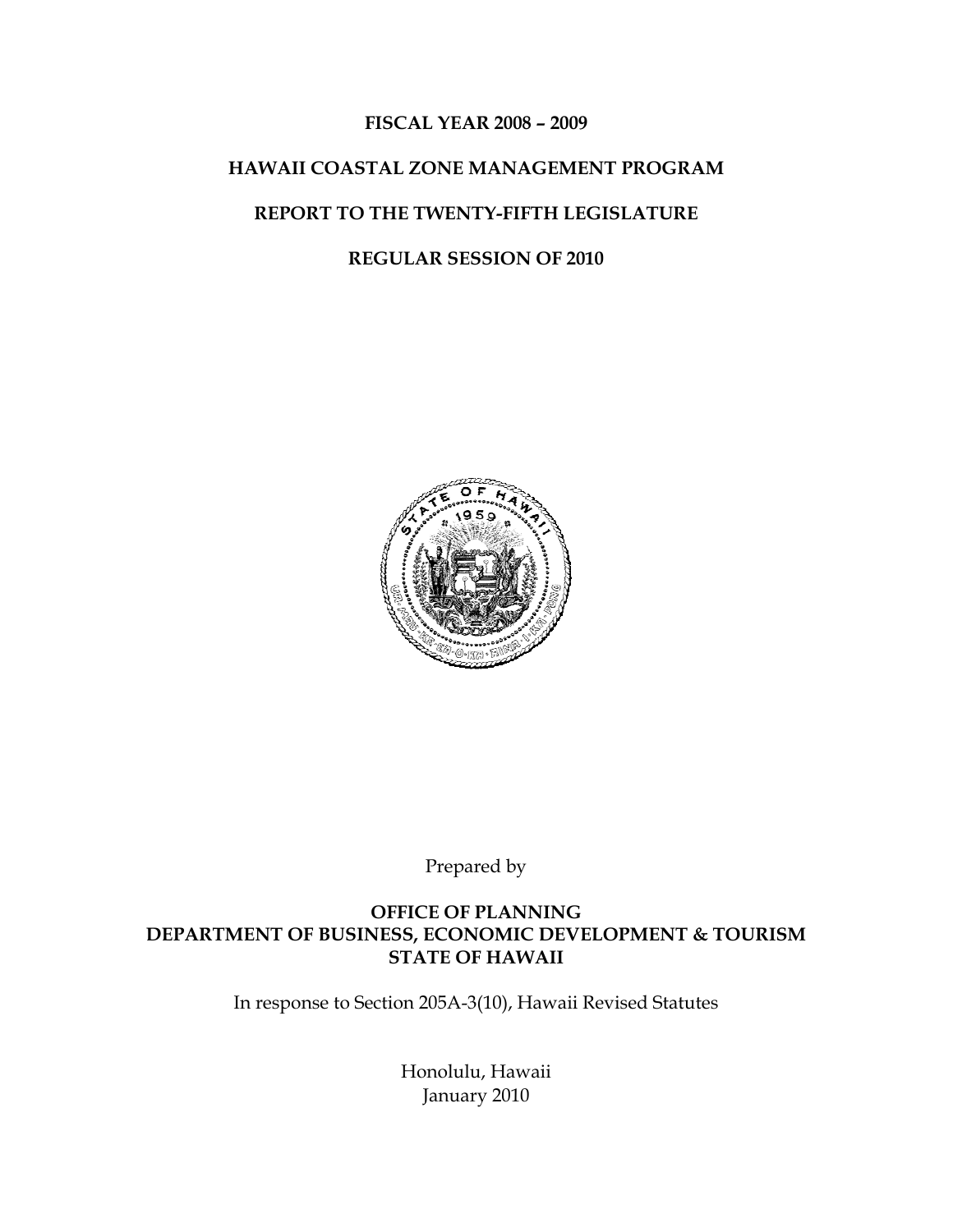# **TABLE OF CONTENTS**

| I.   |               |                                                        |  |
|------|---------------|--------------------------------------------------------|--|
| II.  |               |                                                        |  |
| III. |               |                                                        |  |
|      | A.            |                                                        |  |
|      | <b>B.</b>     |                                                        |  |
|      | $\mathsf{C}.$ |                                                        |  |
|      | D.            |                                                        |  |
| IV.  |               |                                                        |  |
|      | A.            |                                                        |  |
|      | <b>B.</b>     |                                                        |  |
|      | C.            |                                                        |  |
|      | D.            | Coastal Nonpoint Pollution Control Program (CNPCP)  15 |  |
|      | Ε.            |                                                        |  |
|      | F.            |                                                        |  |
| V.   |               |                                                        |  |
| VI.  |               |                                                        |  |
| VII. |               |                                                        |  |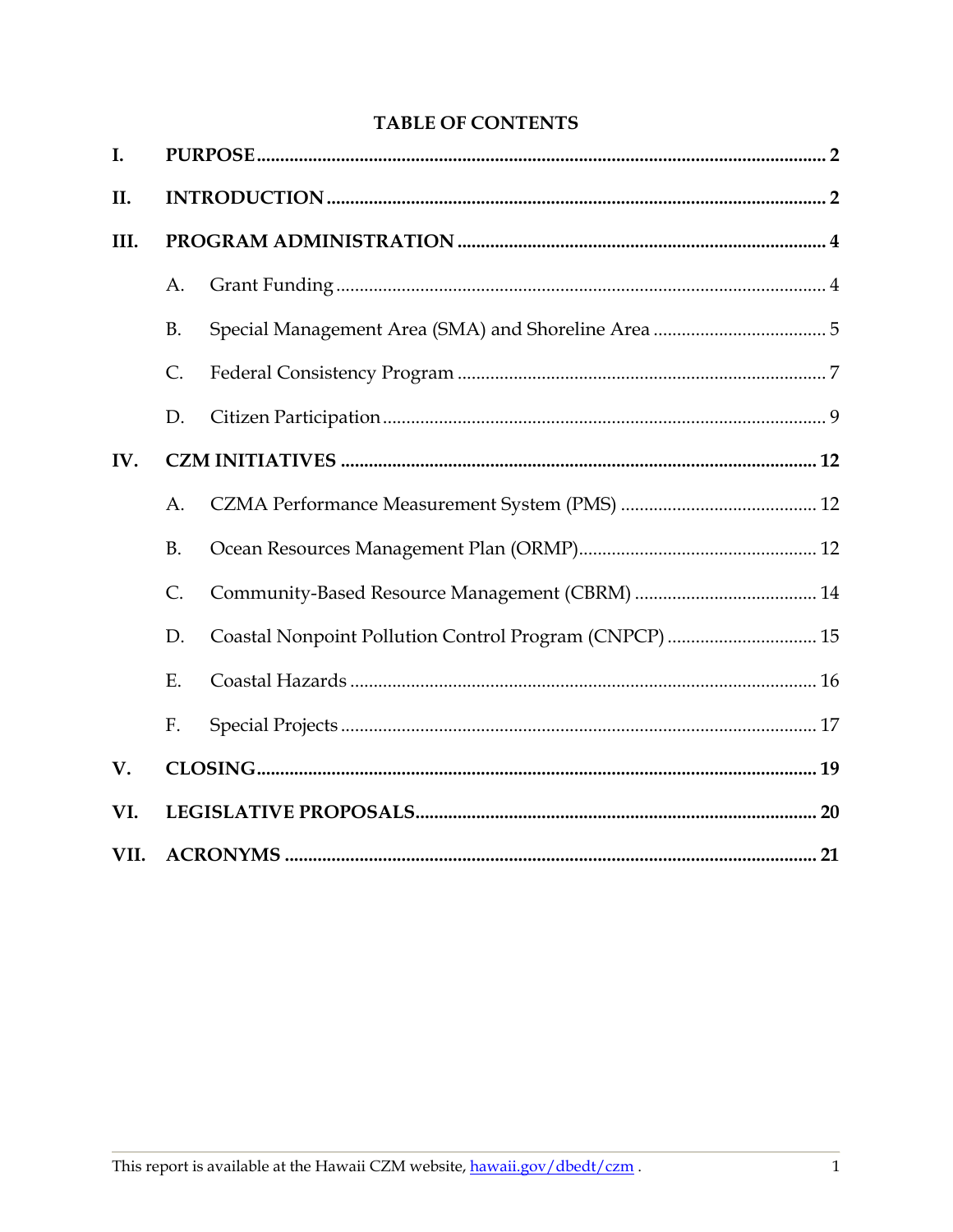#### <span id="page-2-0"></span>**ANNUAL REPORT TO THE TWENTY-FIFTH LEGISLATURE HAWAII COASTAL ZONE MANAGEMENT PROGRAM REGULAR SESSION OF 2010**

## **I. PURPOSE**

Section 205A-3(10), Hawaii Revised Statutes (HRS), requires the Office of Planning (OP) to prepare an annual report on the Hawaii Coastal Zone Management (CZM) Program and to submit this report to the Governor and Legislature. This report describes the Program's activities and accomplishments for the period July 1, 2008 to June 30, 2009. As a required document, the report represents a vehicle for informing the Legislature of programmatic accomplishments, issues, and needs. The report also provides the community with descriptions of programmatic activities.

## **II. INTRODUCTION**

The genesis of coastal zone management was the 1969 Report of the Commission on Marine Science, Engineering and Resources, better known as the Stratton Commission. The report stressed that coastal areas were the backbone of the nation's economy, but were not managed properly. It also underscored the need for a national policy and management system highlighting the population shift to the coast which intensified competition for and conflict over resources, and coastal degradation resulting from multiple management regimes. Both trends are still in effect rendering a more pronounced need for CZM.

Recognizing the need to coordinate and regulate coastal resources with a common focus, Congress enacted the national CZM Act (CZMA) in 1972 to preserve, protect, develop, and restore or enhance the resources of the coastal zone. Congress determined that the state, rather than federal or local government, was in the best position to manage the coastal zone because the state exercises discretion in land use policies and holds claim to the waters and submerged lands in the territorial sea. The CZMA, designed to be voluntary and flexible, identifies the basic principles a program must contain, but leaves the substance to the states. Congress encouraged each state to participate in the national program by offering planning and implementation grants, and the privilege of administering the federal consistency review program.

In 1977, Hawaii's CZM Program was enacted as the State's policy umbrella for facilitating and assuring interrelated and comprehensive coastal resource management. The Program is the guiding perspective for, the design and implementation of allowable land and water uses and activities throughout the State.

The Hawaii CZM law, Section 205A, HRS, is the State's framework for assuring good resource management practices. Rather than duplicating or usurping the authorities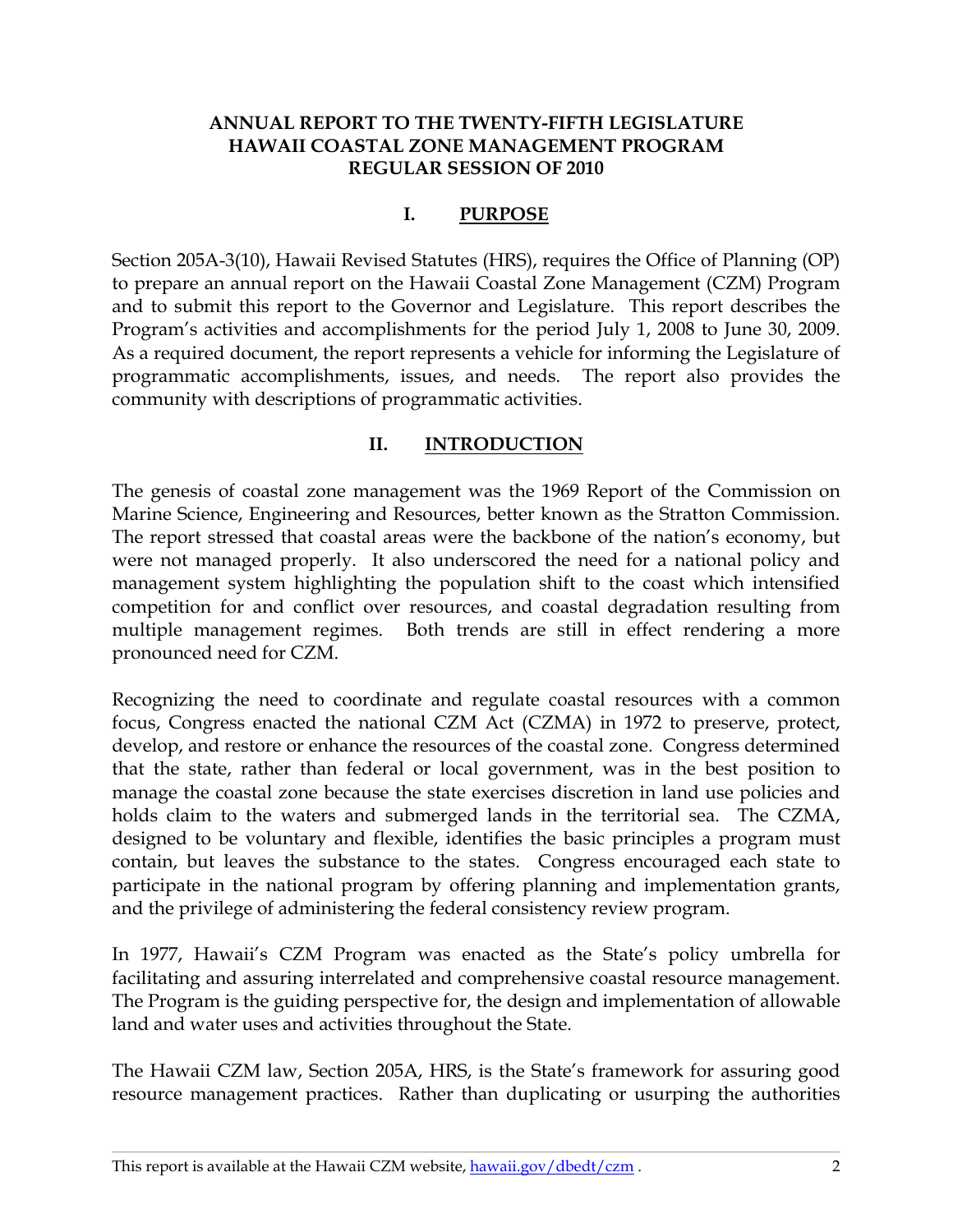and responsibilities of the State and County agencies, the Hawaii CZM law builds upon them to form a team or network. The Hawaii CZM Program network has working relationships with over 30 federal, State, and County agencies, as well as businesses, environmental organizations, educational institutions, non-profit organizations, special interest organizations, and the general public. To effectuate the network concept, the Hawaii CZM law requires legal and operational compliance. Within the scopes of their authorities, all State and County agencies must assure their statutes, ordinances, rules, and actions comply with the Hawaii CZM Program objectives and policies. In this way, the State and County agencies bound by the Hawaii CZM statute help carry out the multi-functional purposes and requirements of CZM.

The Hawaii CZM Program objectives, with their supporting policies, were established to guide planning and management of uses and activities toward a well-balanced coastal environment. The Program's ten objectives and supporting policies (enumerated in Section 205A-2, HRS) deal with recreational resources, historic resources, scenic and open space resources, coastal ecosystems, economic uses, coastal hazards, managing development, public participation, beach protection, and marine resources.

Because there is no point of land more than 30 miles from the ocean, the entire State was designated as the CZM area. What occurs on land, even on the mountains, will impact and influence the quality of the coastal waters and marine resources. Seaward, the Hawaii CZM area extends to the limit of the State's police power and management authority to include the territorial sea, a legal definition that is consistent with historic claims over the Hawaiian archipelagic waters based on ancient transportation routes. Given the inclusiveness of the coastal zone, there are many complex issues and challenges.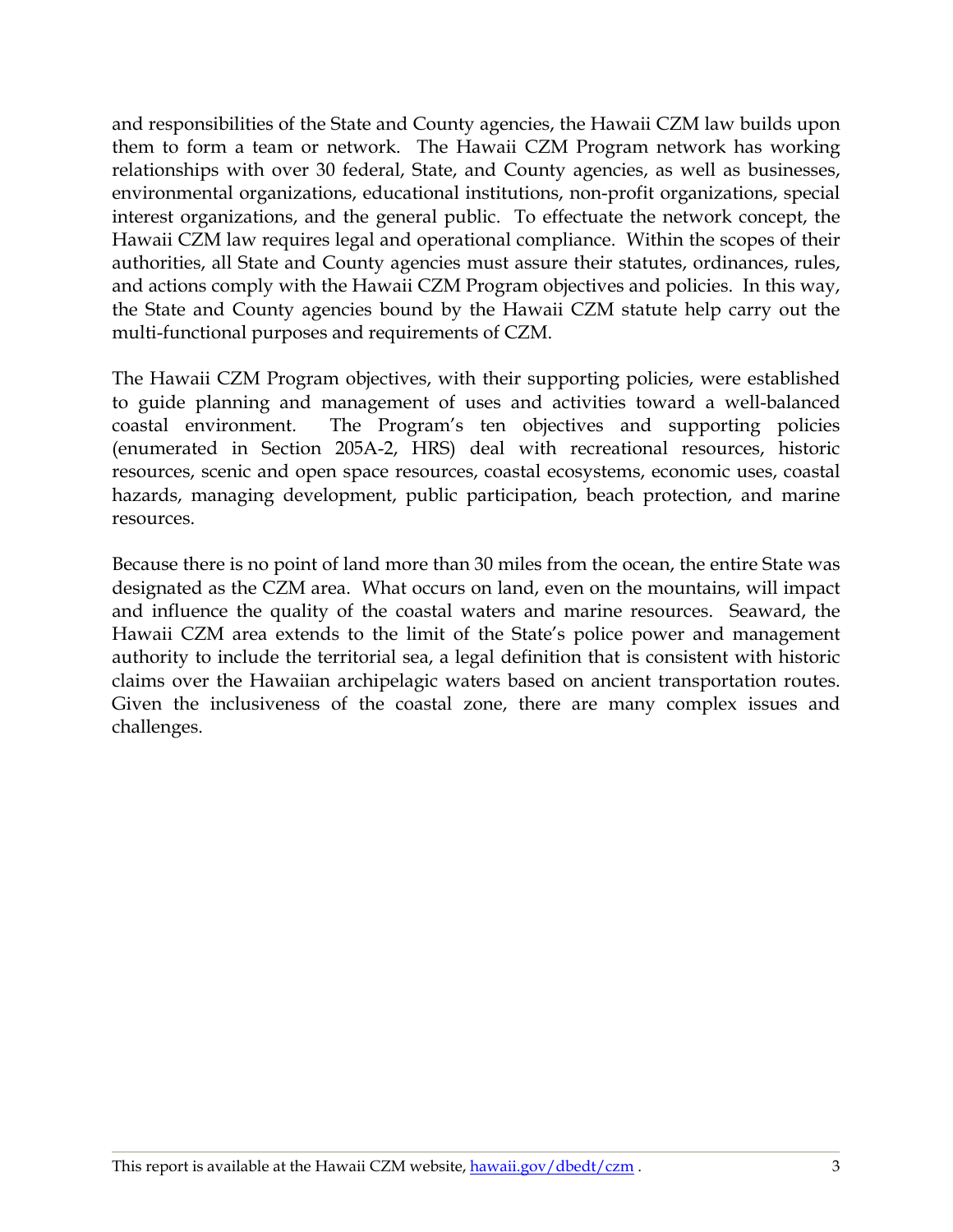# **III. PROGRAM ADMINISTRATION**

<span id="page-4-0"></span>Section 205A-1, HRS, designated the Office of Planning (OP) as the lead agency to oversee the overall administration of the Hawaii CZM Program. OP's primary responsibility is to monitor and assure agencies' actions are in compliance with the Program objectives and policies. Under Section 205A-3, HRS, OP is also responsible for the following ongoing tasks: receipt and disbursement of Program funds, support and assistance to networked agencies, federal consistency review, monitoring and enforcement of actions for consistency and compliance, public participation, preparation and issuance of guidelines and reports, coordinating the implementation of the Ocean Resources Management Plan (ORMP), and others.

The Hawaii CZM Program carries out a number of broad-based administrative tasks that are consistent with its objectives and policies. Grant administration is a key work task since federal CZM funds underwrite most State and County Hawaii CZM Program personnel costs. The Program monitors proposals for Congressional and State legislative consideration that potentially impact its program and initiatives. At the same time, the Program coordinates responses to legislative proposals with affected State and County agencies. Routinely, the Program reviews and analyzes bills and prepares testimonies on them.

Guidance and policy documents are developed for various Program-related interests, such as interpretation of the Hawaii CZM Program law, submarine cable landings, marina development, public access, and others. In addition to coordination with and training sessions for County personnel on the Hawaii CZM Program and the Special Management Area (SMA) permit system, the Program periodically responds to requests for policy and legal interpretations of Hawaii CZM Program provisions.

# **A. Grant Funding**

OP receives federal and State funds for the Hawaii CZM Program. The funds are dispersed annually through federal CZM cooperative agreement awards from the National Oceanic and Atmospheric Administration (NOAA) for basic program administration, program enhancement, and implementation of approved polluted runoff management measures.

**Section 306 Program Administration:** Section 306 grant funds underwrite most Hawaii CZM Program administration costs. They require a one-to-one non-federal match. The funds support State and County Program personnel and important projects. A limited amount of State funds to help match the federal funds is provided in the State budget. However, due to the significant reductions in State funds, Hawaii requires the use of other non-federal funds and services-in-kind to meet the match requirement. The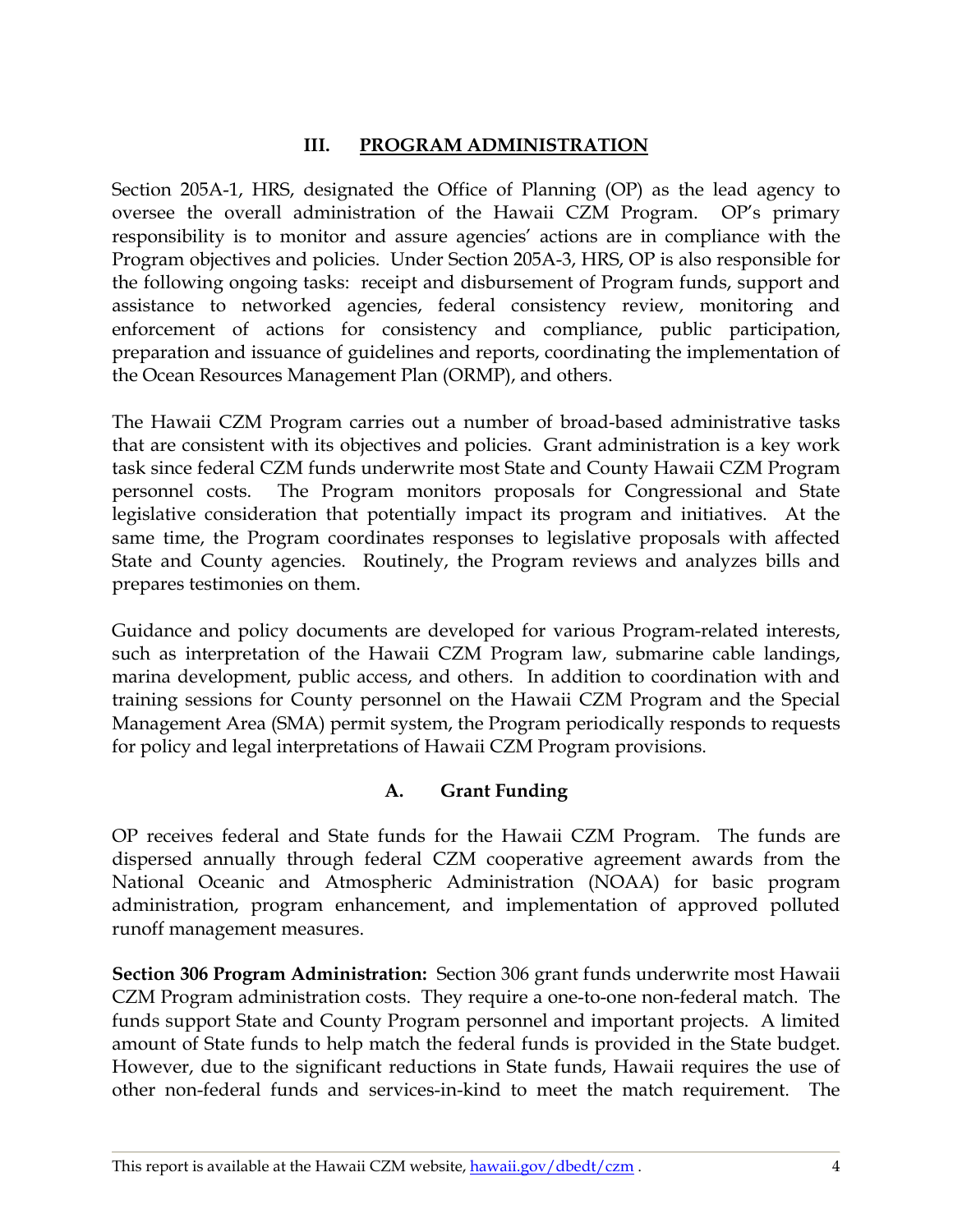<span id="page-5-0"></span>decline in State matching funds has been raised as a concern by the Federal government. The State's reliance on federal funds for State civil service positions is a major federal concern because it detracts from using federal CZM funds for priority Program-related projects.

**Section 309 Coastal Zone Enhancement Grant Program:** Section 309 enhancement grants program encourages states to develop program changes in one or more of the nine designated coastal zone enhancement areas to achieve certain national objectives. The enhancement areas include wetlands, public access, coastal hazards, cumulative and secondary impacts, energy and government facility siting, marine debris, ocean resources, special management planning, and aquaculture. Although Section 309 funds do not require a State match, they must be used for activities that enhance specified CZMA objectives which result in a measurable program change (i.e., rules, laws, etc.).

A State-prepared five-year assessment and strategy in effect July 2006 to June 2011, determine how the grant funds will be allocated. The funds will underwrite priority enhancement area projects related to coastal hazards, ORMP implementation and update projects, and cumulative and secondary impacts.

**Section 310 Technical Assistance for the Coastal Nonpoint Pollution Control Program (CNPCP) Implementation:** The Section 310 program provides financial support for the implementation of federally-approved management measures of the State's CNPCP.

# **B. Special Management Area (SMA) and Shoreline Area**

The Hawaii CZM Program is responsible for monitoring and enforcing State and County SMA. Under Part II and III of Chapter 205A, HRS, the Counties administer the SMA permit and shoreline setback variance (SSV) approval systems. Development in the SMA requires a permit from the County authority, except in a Community Development District (CDD) where the SMA Use Approval is administered by OP (Kakaako in urban Honolulu and Kalaeloa in West Oahu). The SMA permit or Use Approval is a management tool to assure that development in geographically designated SMAs are designed and carried out in compliance with the Program objectives and policies and SMA Guidance.

During this report period, OP conditionally approved six SMA minors and continued to process two major SMA Use Approvals.

With the help of student internship, the Hawaii CZM Program and Geographic Information System (GIS) Program designed and developed interactive GIS layers. The GIS layers incorporate tax map keys and SMA Use Approvals in the makai area of the Kakaako CDD. This product enables Hawaii CZM Program staff to quickly research information effectively and efficiently in the Kakaako makai area.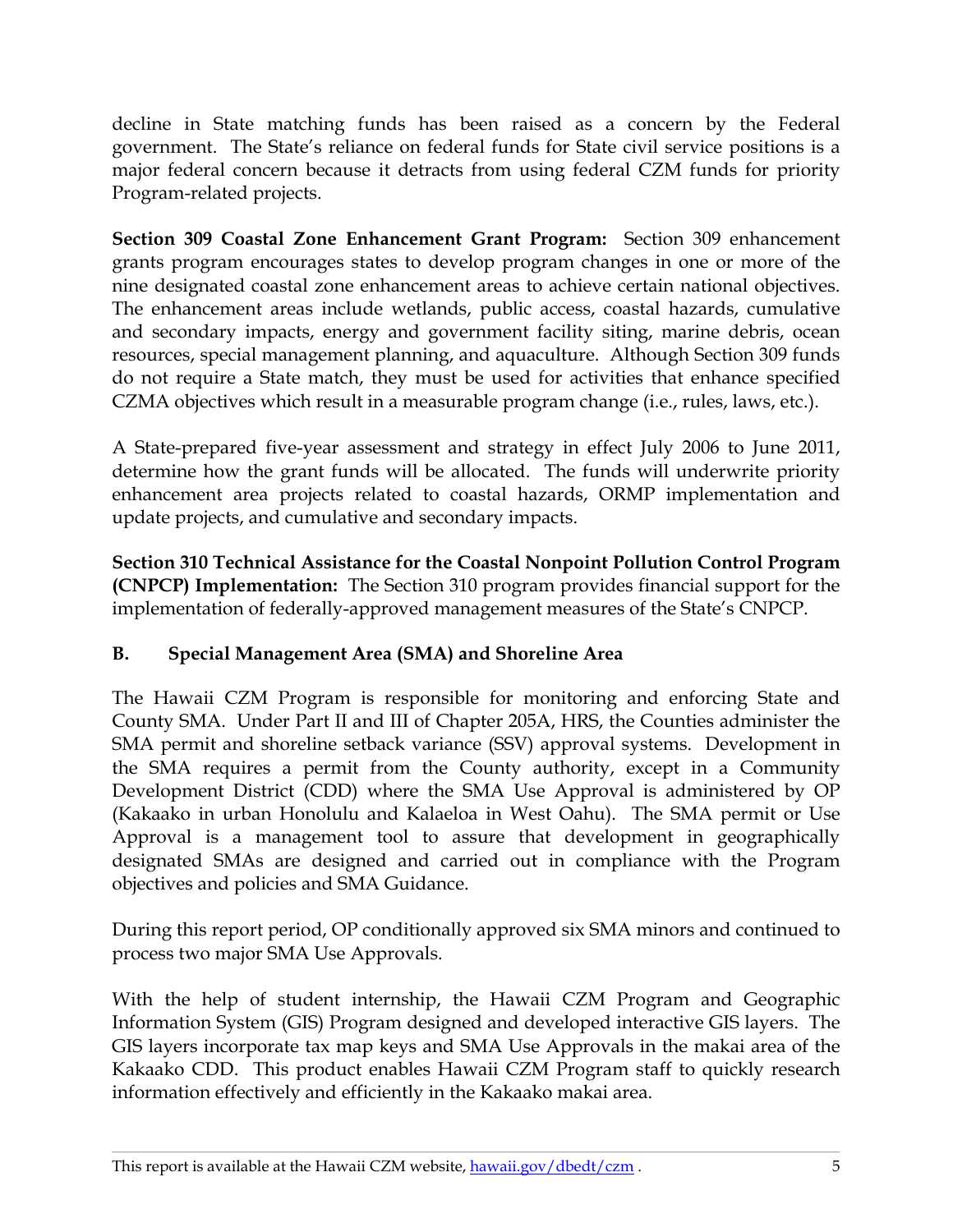The Hawaii CZM Program initiated housekeeping amendments to Chapter 15-150, Hawaii Administrative Rules (HAR), governing developments in CDDs, to assure conformance with current enabling legislation. The amendments also include authorization of OP to waive the shoreline certification requirement in specific instances where the shoreline has been hardened and fixed by an artificial structure or structures. Following a 30-day public notice and public hearing, OP obtained the Governor's approval for formal adoption of the HAR amendments effective June 1, 2009.

The Program monitors the Office of Environmental Quality Control's bimonthly bulletin, *The Environmental Notice*, for all State and County shoreline development permits, and reviews applications and proposals to ensure the network agencies consider the Program objectives and policies in their reviews.

Partnerships with the Counties and network agencies continue to be strengthened through coordination and collaboration in coastal and ocean planning and management activities. A statewide program coordinator is dedicated to oversee SMA matters by serving as the liaison to the Counties and communicating with the public. Site visits are undertaken periodically to validate reports and better understand critical Program issues.

The Program continues to increase the awareness of the SMA permit process by providing the SMA training sessions and encouraging public participation. On May 12, 2009, a presentation was made to the Kauai Planning Commission and public on the Program and SMA permit system. In addition, a slide presentation on climate change and the Program's activities in response was presented. Both presentations were well received.

During this reporting period, a meeting was held with County Planning Directors. The meeting agenda included proposed amendments to Chapter 205A, HRS, nexus of SMA permit conditions with CZM objectives and policies and SMA guidelines, shoreline vegetative overgrowth, and legal provisions for public access.

There have been numerous community complaints that human-induced vegetation is blocking public access along the shoreline. Kahala Beach was selected as the reference for illustrative purposes in response to emerging complaints of human-induced overgrowth of vegetation along the shorelines throughout the State. In the 2008 legislative session, Hawaii Concurrent Resolution (HCR) No. 258 requested OP to coordinate the City and State agencies in addressing the overgrowth of vegetation on Kahala Beach. During this reporting period, a meeting of the working group (September 4, 2008) and a meeting with County Planning Directors (November 26, 2008) was held to discuss and evaluate this issue. A report was submitted to the 2009 Legislature in response to HCR 258, detailing specific legal provisions and cooperation among agencies to address the overgrowth of vegetation along the beach corridor.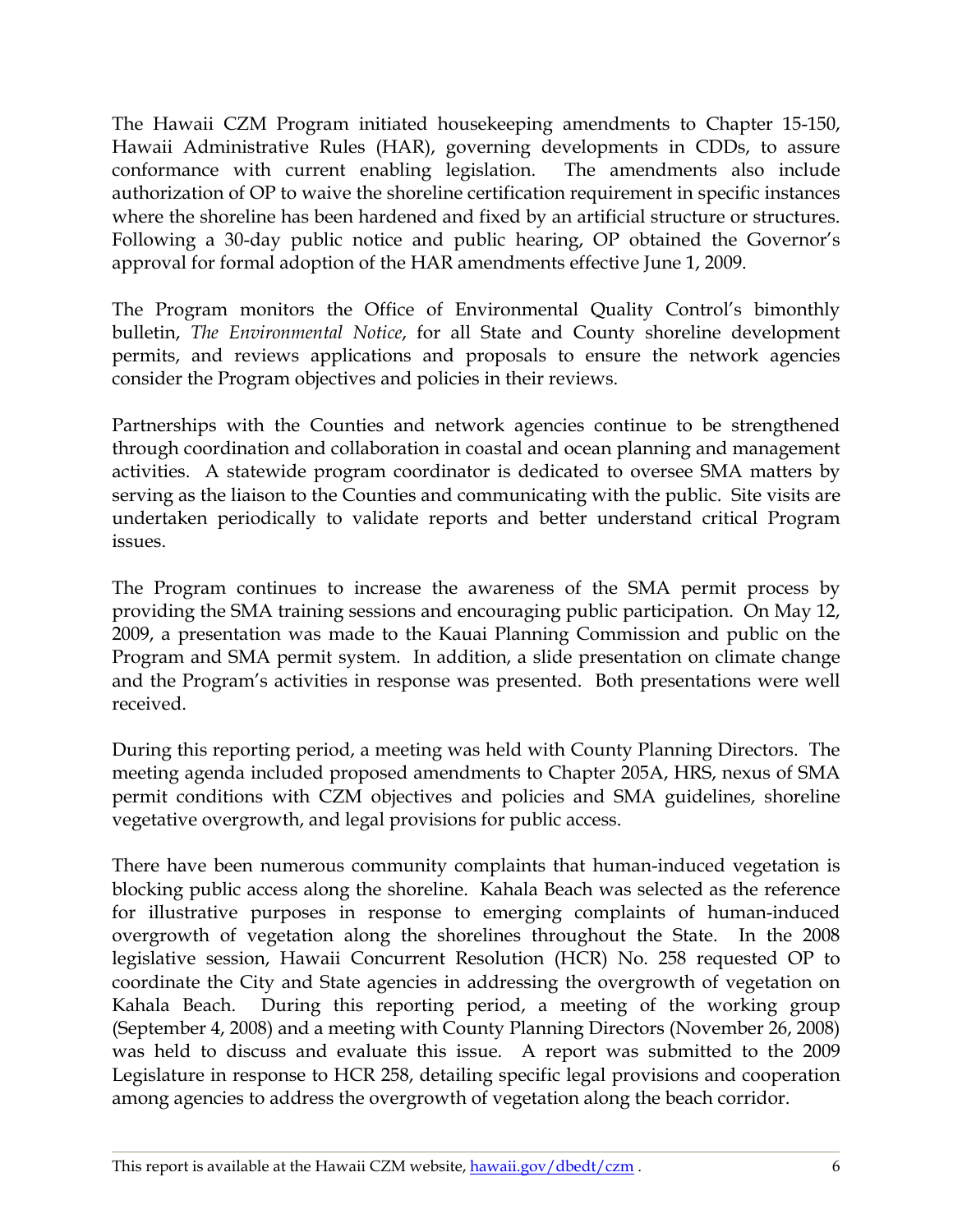<span id="page-7-0"></span>The dissemination and disclosure of legal and educational information on beach access is important and can be provided through an interactive website. The Hawaii CZM Program endorsed the University of Hawaii Sea Grant Program's proposal to adapt Maine's coastal access website for application in Hawaii. In May 2009, the Hawaii Sea Grant Program was awarded the coastal access website grant from the Maine Sea Grant Program. The Hawaii CZM Program will provide a web link to the beach access website and spread this website to local citizen groups and non-profits that are actively involved in public access issues.

# **C. Federal Consistency Program**

The CZMA requires federal agencies to conduct their planning, management, development, and regulatory activities in a manner consistent with federally-approved state CZM programs. The informational and procedural requirements for CZM federal consistency reviews are prescribed by federal regulations.

Because there is a significant federal presence in Hawaii, federal consistency is a valuable State management tool. Federal planning, regulatory, and construction activities have direct and significant effects on land and water environments statewide. The federal government controls vast tracts of land. The range of federal activities and permits reviewed is extensive and includes harbor projects, beach nourishment projects, military facilities and training exercises, fisheries management plans and regulations, open ocean aquaculture, and dredge and fill operations. In addition, projects funded by certain federal grant programs are reviewed for potential impacts to CZM resources. Public notices for all federal consistency reviews are published in *The Environmental Notice*.

The following are noteworthy examples of federal consistency activities:

**Papahānaumokuākea Marine National Monument Management Plan, Northwestern Hawaiian Islands:** CZM consistency concurrence was issued for the Papahānaumokuākea Marine National Monument Management Plan, which describes a comprehensive and coordinated management regime for the Monument Management Board agencies to achieve the Monument's vision, mission, and guiding principles and to address priority management needs over the next 15 years.

**Advanced Radar Detection Laboratory (ARDEL), Pacific Missile Range Facility, Barking Sands, Kauai:** The U.S. Naval Sea Systems Command proposed to construct and operate an ARDEL facility to conduct land-based developmental testing and operational assessments of the Air and Missile Defense Radar (AMDR) Suite prior to installation onboard Navy surface vessels. The proposed facility will consist of a 75 foot tall radar antenna structure and a two-story, 16,149 square foot, support building. CZM conditional concurrence was issued for this federal agency activity.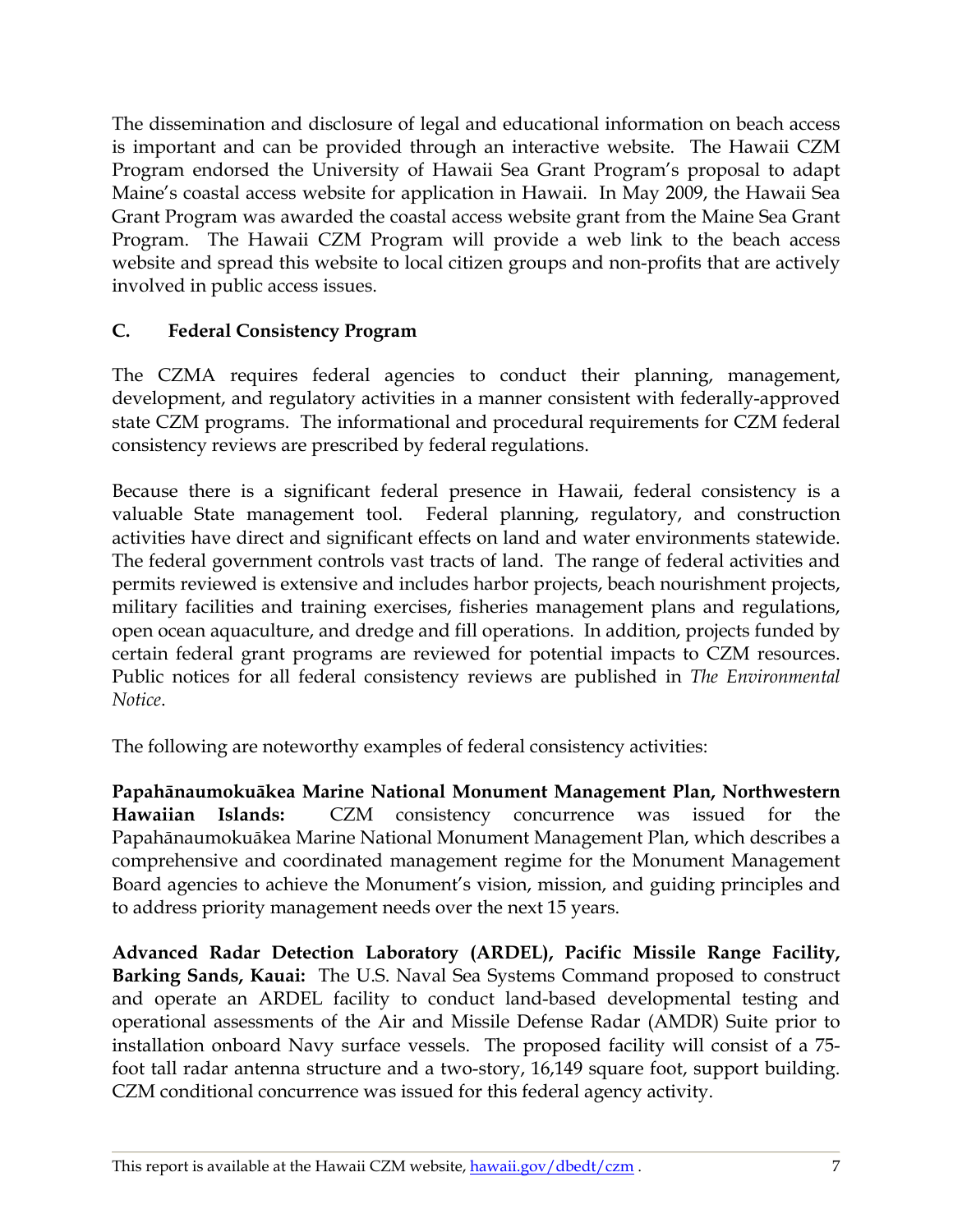**Hilo Harbor Inter-Island Cargo Facility Dredging Phase, Island of Hawaii:** The State Department of Transportation, Harbors Division, submitted a proposal to dredge within Hilo Harbor and construct a shore revetment in preparation for development of the Pier 4 Inter-Island Cargo Facility, which is in the Hawaii Commercial Harbors 2020 Master Plan. Approximately 162,300 cubic yards of sand and coral detritus material are expected to be dredged and disposed of at the Hilo Ocean Disposal Site. The proposed revetment will be 600 feet long and constructed of articulated concrete blocks to stabilize the shoreline at the proposed Pier 4 site. CZM conditional concurrence was issued for this Department of the Army Permit application.

**American Recovery and Reinvestment Act (ARRA) of 2009 Funds:** There was an increase in the number of federally-funded projects reviewed due to federal economic stimulus funds provided under the ARRA. State and County transportation improvement projects accounted for all of the federal assistance applications reviewed for CZM consistency.

**Navy Intern:** The Hawaii CZM Program hosted an environmental engineering intern from the Naval Facilities Engineering Command Pacific, Environmental Planning Division. The Navy's intern program is intended to give their civilian employees a comprehensive perspective of the agencies the Navy works and interacts with. The Hawaii CZM Program is the only non-federal agency in the rotation for Navy interns. Previously we hosted three interns with significant benefits to our federal consistency program. The primary benefit is that the Navy interns gain an in-depth understanding and working knowledge of the Hawaii CZM Program, which results in improved federal-state relations.

The Hawaii CZM Program facilitates cooperation among government agencies in reviewing applications for federal, State, and County permits. Also, pre-application consultation is highly encouraged. Consultations occur by telephone and email, as well as through meetings involving applicants and agencies.

The Hawaii CZM Program continued its involvement with the federal and State agency coordination initiative involving quarterly meetings with regulatory and resource agencies, and various branches of the military. The meetings are hosted by the U.S. Army Space and Missile Defense Command and the U.S. Navy. This forum provides the participating agencies an opportunity to discuss and coordinate on current and future projects, activities, and issues. For example, Hawaii CZM Program staff made a presentation to the Federal and State Agency Coordination Group on federal consistency and the approved routine program changes.

**Program Changes:** The Hawaii CZM Program was enacted as the State's policy umbrella to guide and regulate coastal resource uses, and was designed to build upon

This report is available at the Hawaii CZM website, hawaii.gov/dbedt/czm .  $\sim$  8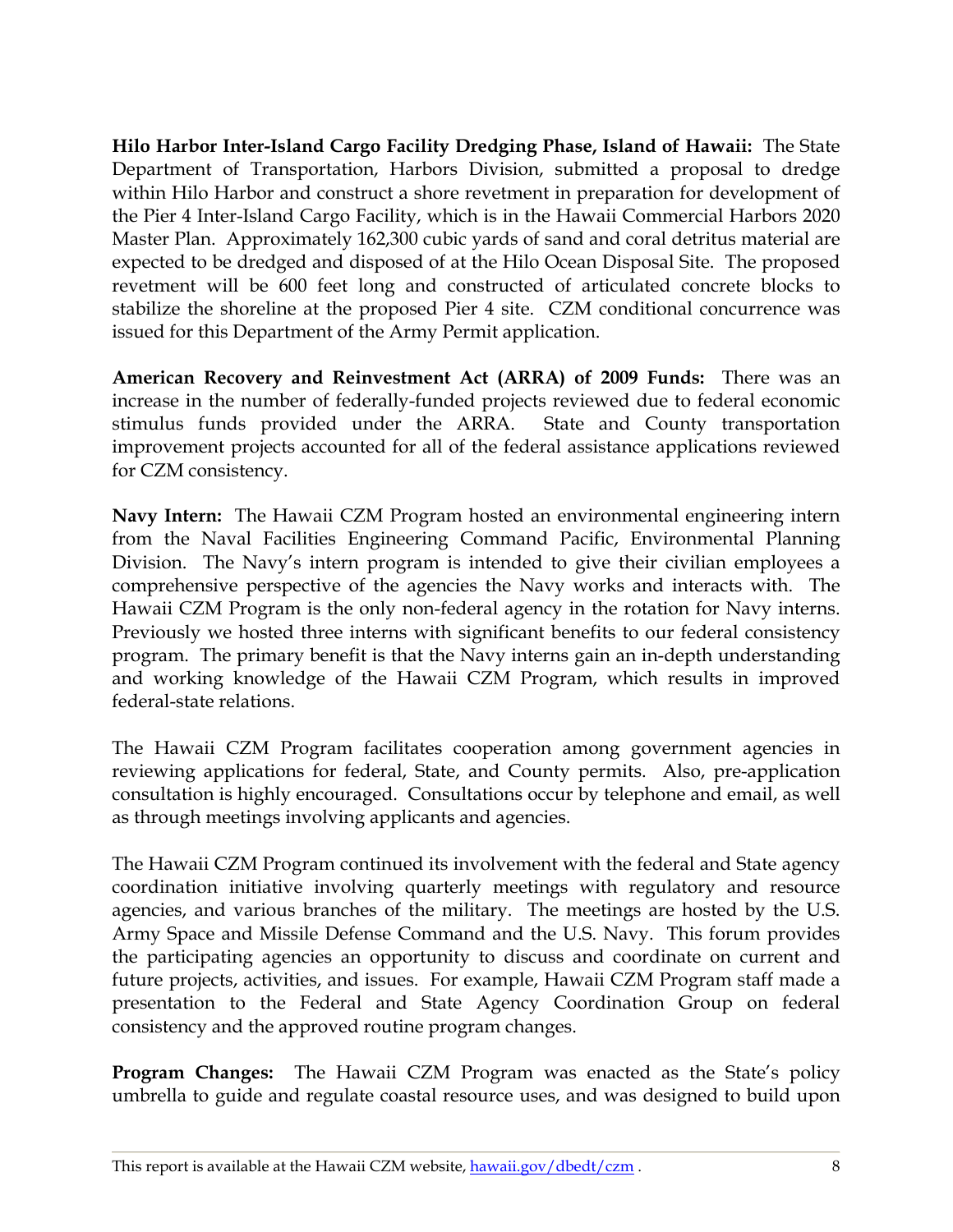<span id="page-9-0"></span>network agencies by having them implement the Program through the statutes, ordinances, and rules they are responsible for. From time to time, changes to the legal mechanism are made to address new challenges, strengthen the management regime, clarify provisions, or otherwise modify management of activities affecting coastal resources. In order for these changes to be incorporated into the State's federallyapproved CZM program, they must be submitted in accordance with federal regulations (15 CRF 923) for approval. The Hawaii CZM Program received concurrence from the NOAA Office of Ocean and Coastal Resource Management (OCRM) for its routine program changes on March 12, 2009. The changes are amendments to the Hawaii CZM Program related statutes, ordinances, and rules to carry out the Program's multi-functional purposes and requirements. Two significant changes include (1) updating the descriptions and lists of marine life conservation districts and similar management areas and (2) clarifying shoreline and water quality rules. A summary of each Program change and its enforceable policies was sent to interested parties, and published in the *Honolulu Star-Bulletin*, *Hawaii Tribune-Herald*, *The Maui News*, and *The Garden Island* on November 5, 2008. The changes took effect for our federal consistency review program on March 31, 2009.

# **D. Citizen Participation**

Public participation and outreach is an ongoing Hawaii CZM Program activity. Participation in numerous organizations, events, and conferences continue to educate others of the Program's perspective about public involvement in integrated ocean and coastal resource management. Citizen involvement is important because stewardship is essentially a community function, and success in resource planning and management is enhanced with community partnerships.

**Hawaii CZM Program Website:** The Program website ([hawaii.gov/dbedt/czm](http://hawaii.gov/dbedt/czm/)) was redesigned and reorganized to be more consistent and user-friendly. The site also works well on most hand held internet terminals such as the iPhone, Treo, Blackberry, and various cell phones. The site is continually updated and provides important information and resources about Program initiatives and projects.

**Sponsorship and Participation:** The Program funded the annual "Get the Drift and Bag It!" cleanup event. The event is part of the Ocean Conservancy's International Coastal Cleanup and is held worldwide on the third Saturday of each September. The project attracts hundreds of volunteers statewide and removes thousands of pounds of trash from the shoreline areas. Tabulated data are displayed on the Ocean Conservancy website ([www.oceanconservancy.org](http://www.oceanconservancy.org/)).

The Program funded the printing of *My Hawaii Story Project 2009*, a collection of stories and poems written by Hawaii middle school students. The project supports the ORMP Perspective 3 on promoting collaboration and stewardship by developing education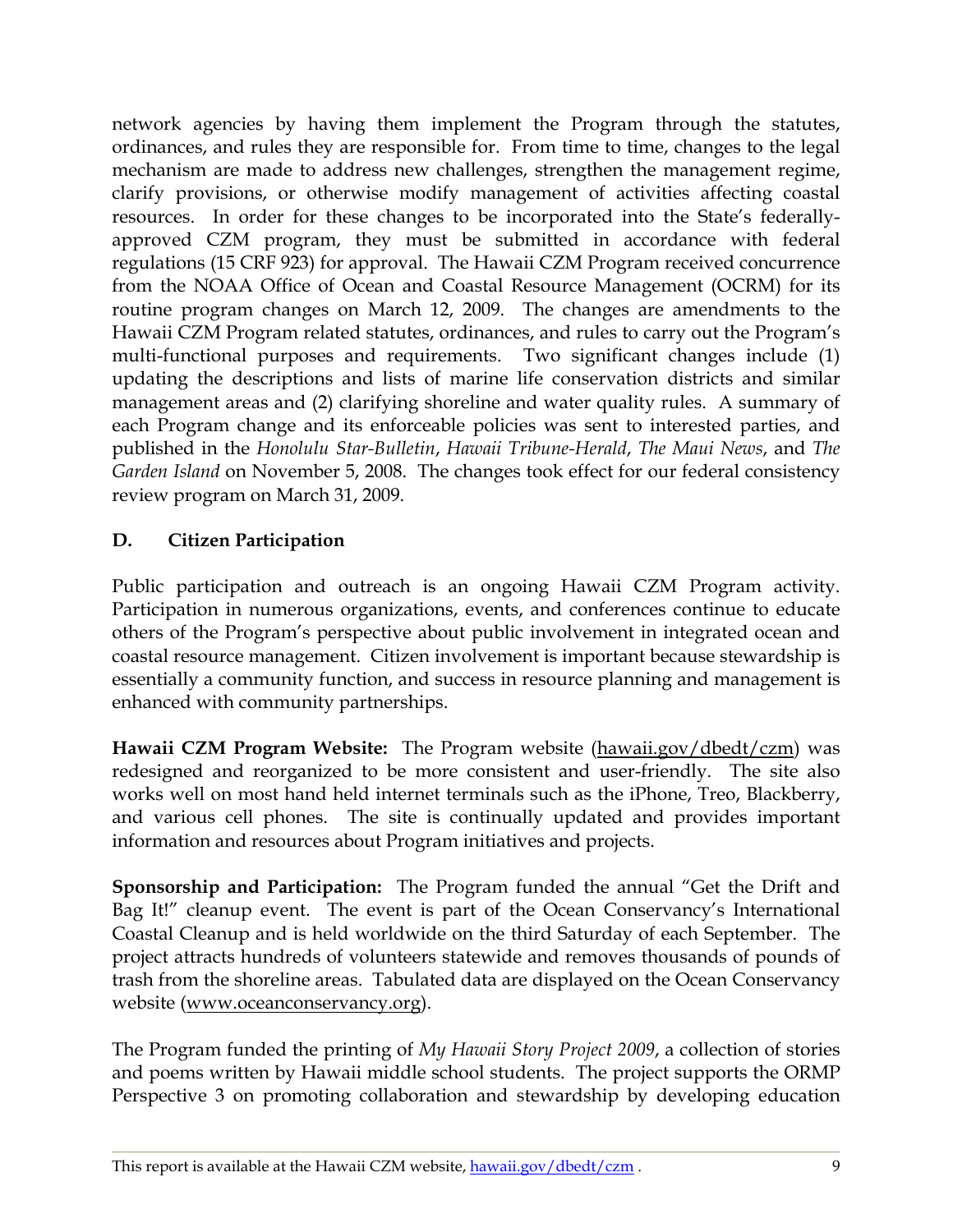and outreach programs to educate residents and visitors on natural and cultural resource values, regulations, and best practices.

Outreach, education, and presentations on the Hawaii CZM Program and its initiatives were presented to a wide variety of audiences at various events, some of which include:

- Marine and Coastal Zone Advocacy Council
- Hawaiian Islands Humpback Whale National Marine Sanctuary's Advisory Council
- NOAA's Annual Program Managers' Meeting
- The Nature Conservancy
- 2008 Hawaii Conservation Conference
- 2008 Hawaii Congress of Planning Officials Conference on Maui
- U.S. Coral Reef Task Force meeting in Kona
- Hanalei, Kauai community event;
- Graduate courses at University of Hawaii
- Lanai community event

**Marine and Coastal Zone Advocacy Council (MACZAC):** Section 205A-3(6), HRS, established a formal public participation component in the Program. To further this aim, MACZAC was established as a public advisory body to identify coastal management problems and to provide policy advice and assistance to the Program and OP.

Mandated under Section 205A-3(5), HRS, MACZAC is to work toward implementing an integrated and comprehensive management system for marine and coastal zone resources. MACZAC is tasked with supporting OP by providing advice regarding marine and coastal zone management planning, coordination, and facilitation of functions of the Program. MACZAC is statutorily tasked with the following functions: evaluating the Program, including activity of the network agencies, and making recommendations for improvements; advocating for the Program to the public and the executive and legislative branches of government; and advocating, providing for, and acting upon citizen input.

MACZAC is composed entirely of community members recruited from each of the main Hawaiian Islands. Members have diverse backgrounds in business, environment, native Hawaiian cultural practices, terrestrial and marine commerce, recreation, research, and tourism. The members (maximum of twelve members) serve as volunteers, and provide both broad subject matter representation as well as statewide distribution. MACZAC activities are coordinated by a project administrative assistant.

MACZAC generally holds meetings at least quarterly, while its investigative working groups may meet more often, as needed. Typically, three to four meetings are held on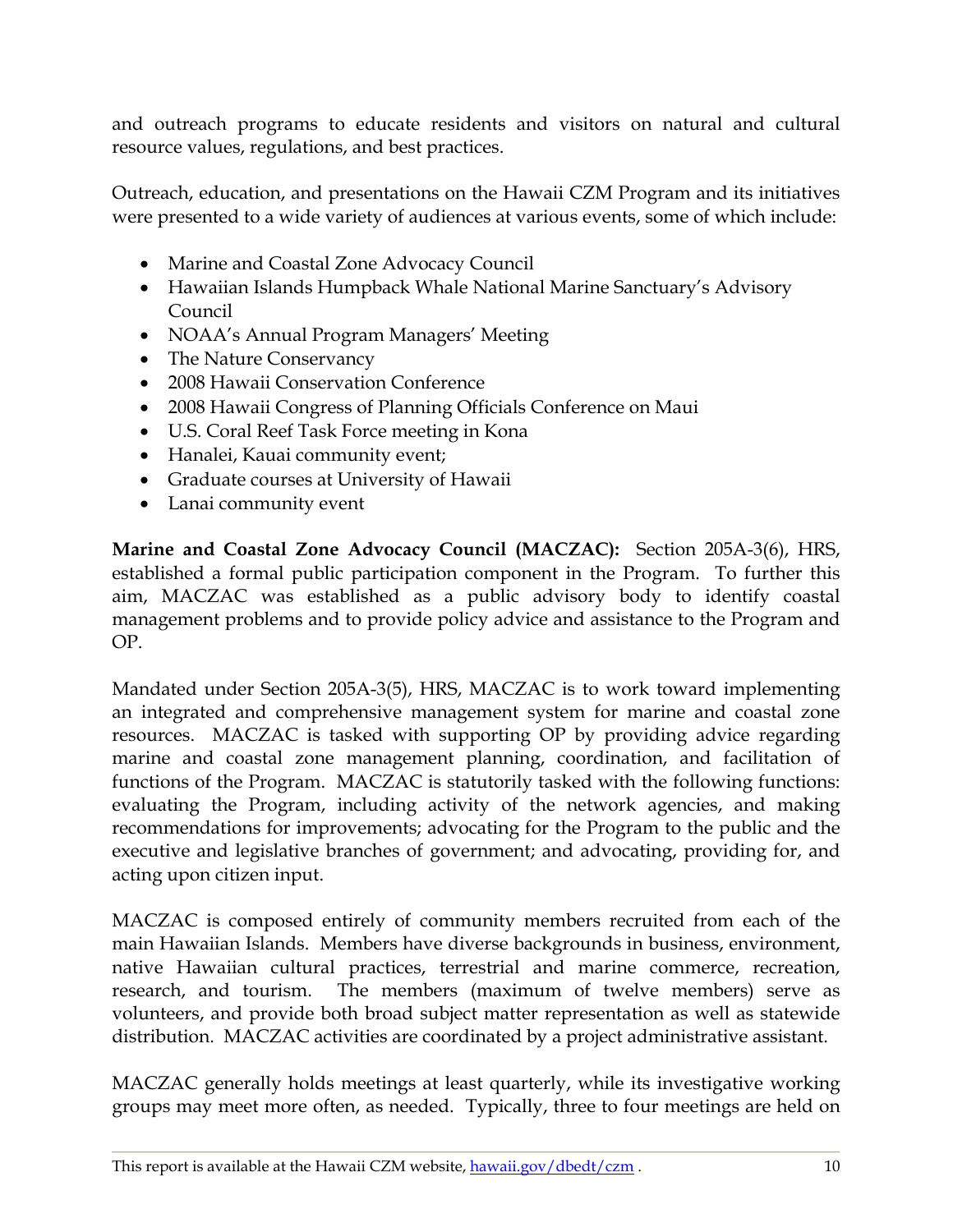Oahu each year, while one to two meetings are held on another Island. Conference attendance and site visits are often incorporated into the Neighbor Island meetings. During the current reporting period, MACZAC held meetings on September 12, 2008 (Wailea, Maui), October 17, 2008 (Honolulu, Oahu), December 2, 2008 (Honolulu, Oahu), February 6, 2009 (Honolulu, Oahu), April 17, 2009 (Honolulu, Oahu), and June 12, 2009 (Hanalei, Oahu). As MACZAC activities are governed by the State's Sunshine Law codified at Chapter 92, HRS, MACZAC meetings are open to the public and follow the publicly noticed agenda. MACZAC's meeting minutes are posted on the MACZAC page of the Hawaii CZM Program's website.

Seeking to uphold its statutory duties as well as address specific marine and coastal zone management topics, members were active during the current reporting period in the following MACZAC investigative working groups: CZM Evaluation Group; Advocacy Group; Community Input Group; ORMP Implementation Group; Shoreline Access/Coastal Parking Working Group; Boating Working Group; Marine Managed Areas Working Group; Regulatory Review Working Group; Wastewater Working Group; Lua/Compost Toilets Working Group; Moku Management/Hui Kuleana Working Group; and Legislative Working Group.

MACZAC members have also agreed to play a key role in spearheading public participation in the implementation phase of the ORMP through outreach and educational activities, thereby helping to bridge the gap between State government and local communities on these issues. MACZAC's Chair serves on the ORMP Policy Group, while MACZAC's Vice-Chair serves on the ORMP Working Group.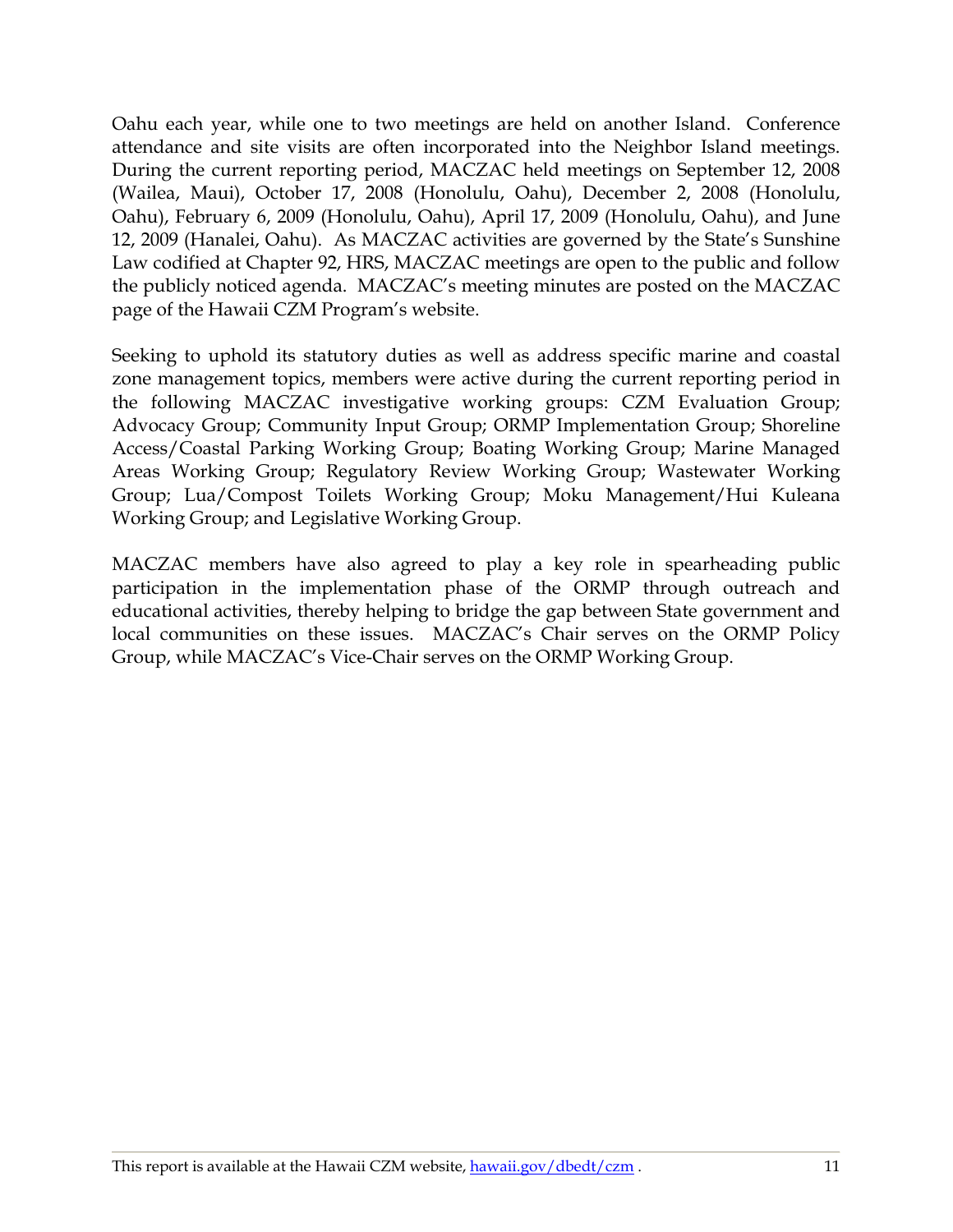# **IV. CZM INITIATIVES**

## <span id="page-12-0"></span>**A. CZMA Performance Measurement System (PMS)**

Under the CZMA PMS, each federally-approved CZM program across the nation is required to collect and report on performance measures. The purpose is to track the performance and effectiveness of the coastal management programs and estuarine research reserves at the national level. Based on NOAA's Office of Ocean and Coastal Resource Management CZMA Performance Measures Guidance of May 2009, the performance measures were prepared and submitted for review under the following six categories:

- 1. Government Coordination & Decision Making
- 2. Public Access
- 3. Coastal Habitat
- 4. Coastal Water Quality
- 5. Coastal Hazards
- 6. Coastal Dependent Uses & Community Development

Phase 1 collected data for the first two categories which was completed in July 2006. The next two categories, along with other changes, were added to Phase 2. The Phase 2 Final Report was completed and submitted to NOAA's OCRM in October 2007. To further enhance the data, graphic displays of the public access data were prepared. Phase 3 collected data for all six categories. The Phase 3 Final Report was completed and submitted to NOAA's OCRM in July 2008.

Data collected from source agencies will be used to communicate with stakeholders, including Congress, the importance of the national CZM Program. Qualitative and quantitative reporting and analyses provide information and document trends on how the national program is responding to environmental, economic, and social challenges to balance development with the protection and restoration of coastal resources.

# **B. Ocean Resources Management Plan (ORMP)**

The ORMP sets forth guiding principles and recommendations for the State to achieve comprehensive and integrated ocean and coastal resources management. Section 205A-62, HRS, charges the Hawaii CZM Program with the review and periodic update of the ORMP, as well as coordination of the overall implementation of the plan. The ORMP is an integrated, place-based approach to management of ocean resources in the islands, based on recognition of the ecological connections between the land and sea, the link between human activities and its impacts on the environment, and the need for improved collaboration and stewardship in natural resources governance.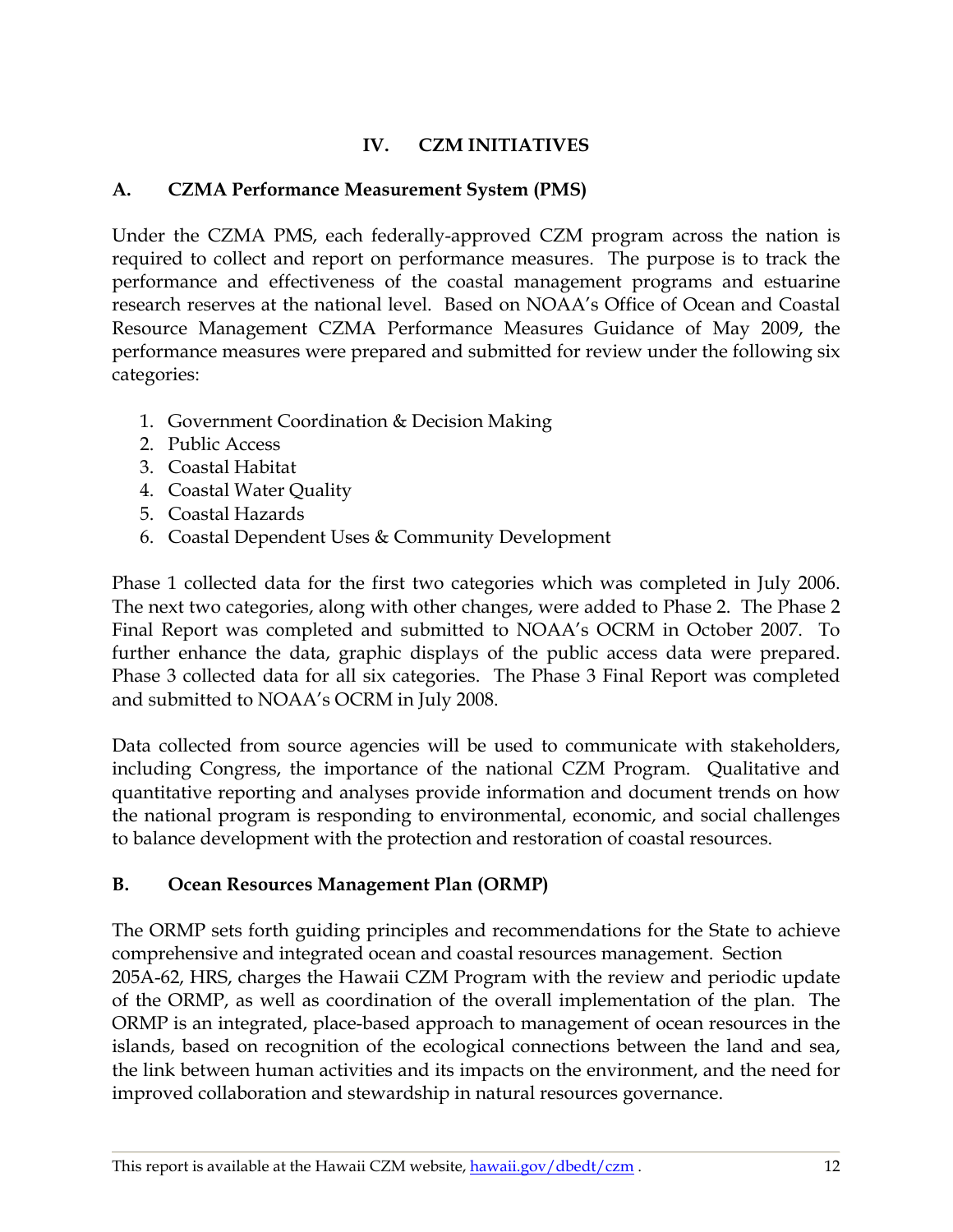An executive-level Policy Group and a manager/staff-level Working Group were established to oversee and coordinate the implementation and further development of the ORMP. The Policy Group meets twice annually to recommit staff time and support for ORMP implementation, to guide the Working Group, and to approve their work tasks and recommendations.

The Working Group continues to meet monthly to coordinate agency efforts, streamline implementation, and further develop the ORMP. The Working Group is truly the catalyst of ORMP implementation. In order to address the numerous tasks of the Working Group, members decided to focus their efforts in break-out groups, or caucuses. Based upon the ORMP Consolidated State Work Plan, the members formed the four caucuses: ORMP Outreach; Climate Change/Coastal Hazards; Watersheds; and Policy/Legislation.

At the Policy Group meeting of September 15, 2008, the Working Group presented proposals pertaining to global climate change and data integration. The Policy Group unanimously passed motions to accept the following proposals:

- Data integration for the purpose of improved data management in Hawaii with the condition that non-State funding will be sought.
- Studying the impacts of global climate change in Hawaii with the conditions that non-State funding will be sought.

# **Promoting Collaboration and Stewardship**

One of the primary objectives of the Hawaii CZM Program is to coordinate the implementation of the ORMP by promoting collaborative governance and stewardship. Federal approval was granted to reprogram funds for direct support of coordinated implementation activities to support the ORMP. The Program issued a statewide solicitation notice of available funding and requested proposals for partnership projects between government (State or County) and the community with the primary objective of implementing the management goals and strategic actions of the ORMP. Six proposals were received and evaluated by an evaluation committee comprised of three Program staffers, two ORMP Working Group members, and one MACZAC member. This evaluation process was an excellent opportunity for collaboration and valuable input by our major ORMP partners.

Successful applicants demonstrated collaboration among State and County government agencies and community entities to cooperatively implement the ORMP; identified how the project would implement one or more specific management goals and strategic actions in the ORMP; and provided a timeline of project activities and deliverables, a detailed narrative budget justification, and non-federal matching funds or services-inkind on a one-to-one basis.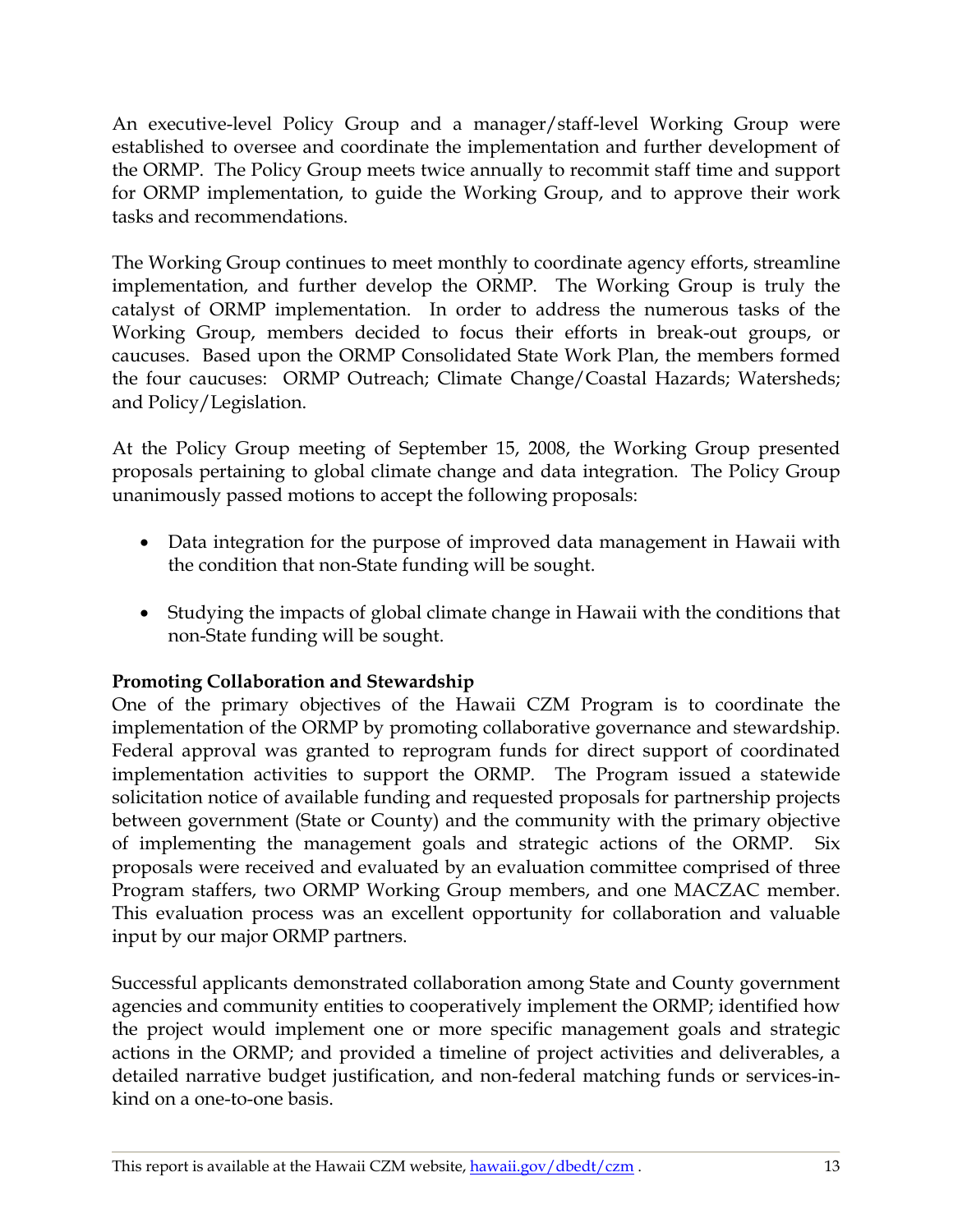<span id="page-14-0"></span>OP accepted the evaluation committee's recommendation to fund the Hawaii Community Development Authority's (HDCA) proposal titled, *Mahuahua Ai o Ho*i. HCDA's community partners include Kako'o 'Oiwi and the Ko'olaupoko Hawaiian Civic Club. The project site is on Oahu's windward coast at the He'eia wetlands (*hoi)*. In order to restore the He'eia wetlands and reduce non-point source pollution at the shoreline, the partners plan to incorporate a traditional Hawaiian ahupua'a concept to land management throughout the project. The planning and training phase of the project, for which Hawaii CZM Program funds were requested, is a model implementation project for the ORMP and will be implemented in the next fiscal year.

## **C. Community-Based Resource Management (CBRM)**

The goal of the CBRM project is to refine and institutionalize an integrated planning approach for the Hawaii CZM Program to guide the State toward natural and cultural resource management that is grounded by place, culture, and community.

## **Capacity-Building Workshops**

In addition to building capacity of community stewardship groups, workshops help the Hawaii CZM Program to refine the draft integrated planning approach as places, communities, and needs change. Having communities come together enhances and ensures the viability and relevancy of the project. Workshops also fostered the beginning of important partnerships with various non-governmental agencies and community-based organizations to implement the ORMP.

In October 2008, the Program co-sponsored a three-day workshop with four other organizations: the Community Conservation Network, the Harold K. L. Foundation, the Hawaii Community Foundation, and the National Fish and Wildlife Foundation. About 20 community-based leaders participated in the "Community Capacity-Building for Community-Based Resources Management" Workshop in Honolulu. The workshop provided tools for community-based resource management organizations and practitioners to develop the organizational capacity to manage projects and then raise funds to support those projects.

# **Hawaii Community Stewardship Directory**

The Hawaii Community Stewardship Directory is an ongoing effort of the Hawaii CZM Program to help community stewardship organizations connect with each other to share their experiences and lessons learned in natural and cultural resources management. The Directory was updated at the end of April 2009. There are now 90 entries in the directory, up from 58 in the previous year. In addition, at least ten additional groups have already requested to be included in future updates. These are good indications that the directory is useful to the various community groups.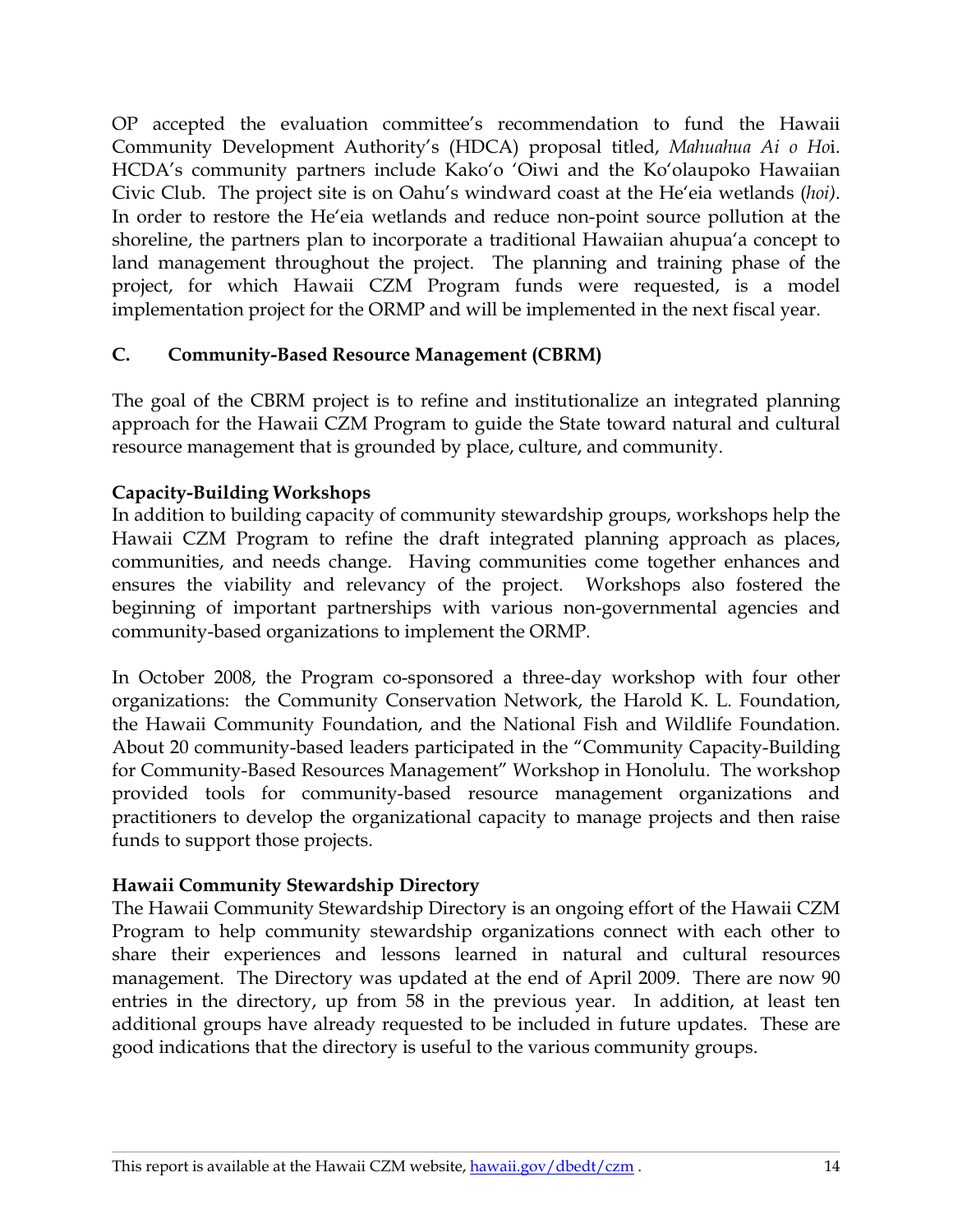# <span id="page-15-0"></span>**D. Coastal Nonpoint Pollution Control Program (CNPCP)**

Section 6217 of CZARA requires states and territories with federally-approved CZM Programs to develop Coastal Nonpoint Pollution Control Program (CNPCP). Hawaii's CNPCP is jointly administered by the U.S. Environmental Protection Agency (EPA) and NOAA. Locally, its development and administration are the responsibilities of the State Department of Health's (DOH) Polluted Runoff Program and the Hawaii CZM Program. The CNPCP's mission is to control, reduce, or treat polluted runoff through implementation of structural, operational, or vegetative management practices; coordinate local regulatory, outreach, and funding programs that foster management practices for sources of pollutants that potentially impair coastal receiving waters; and undertake local coordination and implementation activities on a watershed basis.

In February of 2009, the CNPCP completed the development on Phase II of the Hawaii Conservation Planner (HCP), formally known as the Hawaii OnePlan. The HCP is a computer-based GIS application tool. It was developed to address erosion and sedimentation control issues on agricultural lands. The Hawaii Department of Agriculture, the Hawaii Department of Land and Natural Resources, the federal Natural Resource Conservation Service (NRCS), local Soil and Water Conservation Districts, and State funded NRCS-trained conservation specialists all played a crucial role in the development of this user friendly online tool.

From September 2008 to June of 2009, the CNPCP embarked on a project titled, "Targeted Watershed Prioritization," to identify watersheds that are in need of restoration and/or protection. Included in this project was a Watershed Summit. Over 30 various federal, State, County and non-governmental agencies participated in this summit to review criteria, identify relevant stressors, and discuss areas of common or overlapping interest and needs with regard to watershed planning and conservation efforts. This project resulted in the List of Priority Watersheds that are in need of restoration and/or protection, a preliminary implementation schedule for watershed plans over the next 15 years, and an agreement between DOH, CZM and EPA on the resources that will be dedicated towards watershed planning. The 30 watershed summit participants also agreed to pre-test Hawaii's Watershed Planning Guidance Handbook (WPGH).

Proposals regarding the WPGH were received and reviewed in December 2008. The consultant was awarded the contract in June 2009. The WPGH is intended to assist watershed groups in creating and implementing watershed plans. It will summarize pertinent information and assist those interested in developing watershed plans in identifying the necessary requirements for federal funding. Hawaii's WPGH will provide a step by step guide and provide a mechanism to ensure that as watershed plans are developed and updated, the CNPCP management measures will be incorporated as appropriate. The WPGH is scheduled to be completed in August 2010.

This report is available at the Hawaii CZM website, hawaii.gov/dbedt/czm . 15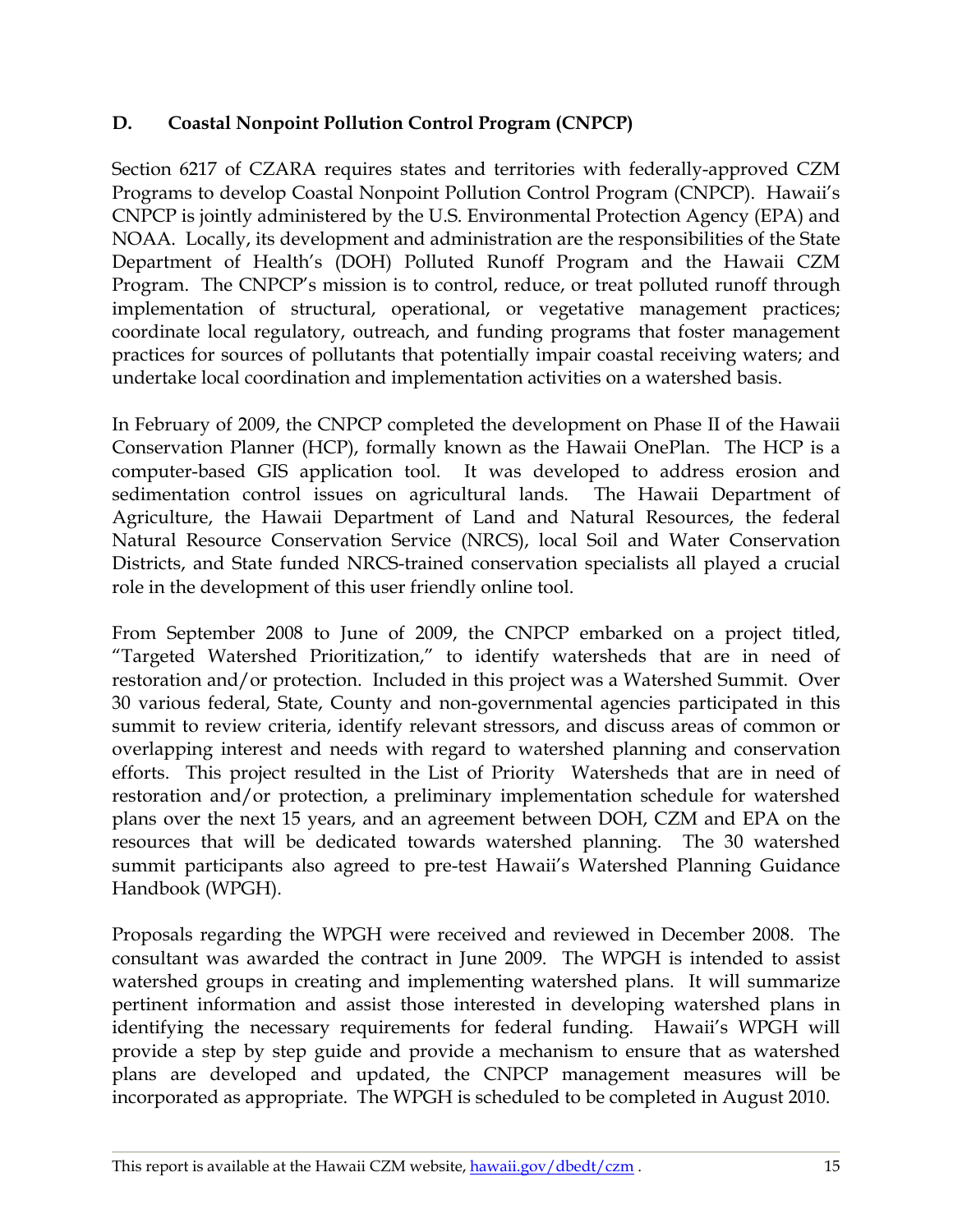## <span id="page-16-0"></span>**E. Coastal Hazards**

Hawaii is threatened by numerous hazards, many of which affect the near shore area. These hazards include coastal erosion, earthquakes, tsunamis, hurricanes, sea level rise, flooding, subsidence, lava flows, and wildfires. These hazards can result in significant loss of life, property and environmental damage, business loss and interruption, and damage to historical and cultural resources.

An objective of the Hawaii CZM law is to reduce hazard to life and property from tsunami, storm waves, stream flooding, erosion, subsidence, and pollution. A related objective deals with the improvement of the development review process in the management of coastal hazards. The hazard mitigation work of the Hawaii CZM Program is focused on meeting these objectives to achieve greater community resilience to natural hazards.

The following are coastal hazard mitigation highlights of this fiscal year:

**Hurricane-Wind Speed Mapping and Building Code Amendments Completed Statewide and Incorporated into Proposed State Building Code:** During this period, the GIS-based wind speed mapping products and enabling code amendments developed under this project were transmitted to the State Building Code Council and offered as technical amendments to the 2006 International Building Code (IBC). The Hawaii CZM Program funded the work done for the Counties of Hawaii and Maui, and the Federal Emergency Management Agency funded the work done for Oahu and Kauai. The Council's Subcommittee of County Building Code Officials met on numerous occasions to consider amendments to the IBC, including the wind speed code amendments for all four counties (hereafter "Hawaii wind standards"). After a lengthy review and discussion period, the four County building code chiefs approved the Hawaii wind standards, without amendment. The Program provided testimony requesting a one-step action by the Counties to adopt the Hawaii wind standards, which was adopted by the Council. These actions are significant as they indicate strong support of the technical aspects of the Hawaii wind standards and a willingness to implement a streamlined adoption process at the County levels.

The State Building Code will go to public hearing in the second half of 2009. One year after adoption, all state buildings will be constructed in accordance with the Hawaii wind standards specific to each County. The Counties will use the Hawaii wind standards specific to its jurisdiction, no later than two years after adoption of the State Building Code, unless a County acts to specifically amend the code.

**National Recognition of the Hawaii Wind Standards:** During this period, the American Society of Civil Engineers (ASCE) 7 Standards Committee revised the 2005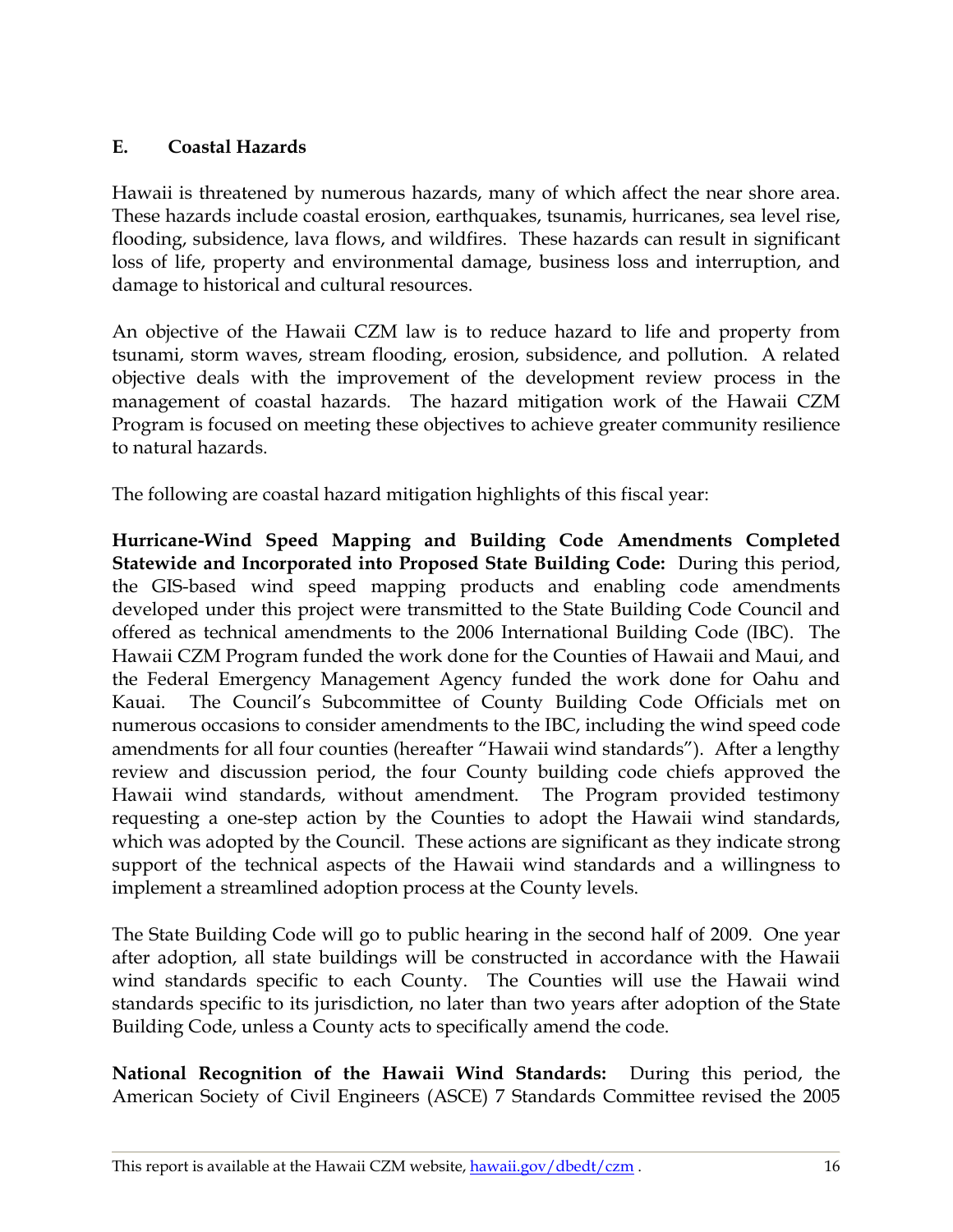<span id="page-17-0"></span>Edition of ASCE 7 by designating the State of Hawaii as a Special Wind Region. This designation is significant as it represents a national acceptance of the technical accuracy of the Hawaii wind standards and it recognizes that for Hawaii, those standards supersede the more generalized national wind standards.

**International Building Code Training:** Realization of the full value of the latest building codes requires well-trained and highly qualified design, building, and regulatory communities. In April 2009, training took place in Honolulu on the 2006 IBC and 2006 International Residential Code (IRC). Approximately 120 design professionals and government building officials participated in the training. The Hawaii CZM Program co-sponsored these two sessions in partnership with the City and County of Honolulu's Building Division, and the Hawaii Chapters of the Construction Specifications Institute and the American Institute of Architects.

The Hawaii Association of County Building Officials (HACBO) Conference was held on Kauai in May 2009. HACBO is the association of building officials of each of the four Counties that comprise the State of Hawaii. The Hawaii CZM Program co-sponsored this event as part of its Section 309 Coastal Hazards strategy to provide building code training to State, County, and building industry professionals on the application and interpretation of the new codes. The HACBO Conference was a large step toward this goal as it featured many training sessions on various relevant code topics. These were attended by county engineers, building plan examiners, building code enforcement officers, electrical and plumbing inspectors, building permit clerks, construction and maintenance supervisors, fire chiefs, fire prevention inspectors, planners, and many other related building professionals. The training was comprehensive and necessary for the County of Kauai, as it was the first neighbor island County to adopt the International Codes (the 2003 IBC and the 2003 IRC).

**Building Code Training: 2009 Cooperation Award from the Construction Specifications Institute:** In June 2009, Hawaii CZM Program was presented with the Honolulu Chapter of the Construction Specifications Institute 2009 Cooperation Award for Support of Building Code Seminars. This award was presented at the CSI Annual Installation and Awards Ceremony in Honolulu. The building code seminars were attended by public sector building professionals, as well as contractors, engineers, architects, and material suppliers.

# **F. Special Projects**

**Rural Policy and Best Practices Project:** The rural project was initiated in 2006 to provide local governments, public, and State decision-makers with information on policies, planning tools, and practices that could be used to better plan and manage the cumulative and secondary impact of development in the State's rural areas. Though this project, the Rural Planning Guidebook for Hawaii was developed. The Guidebook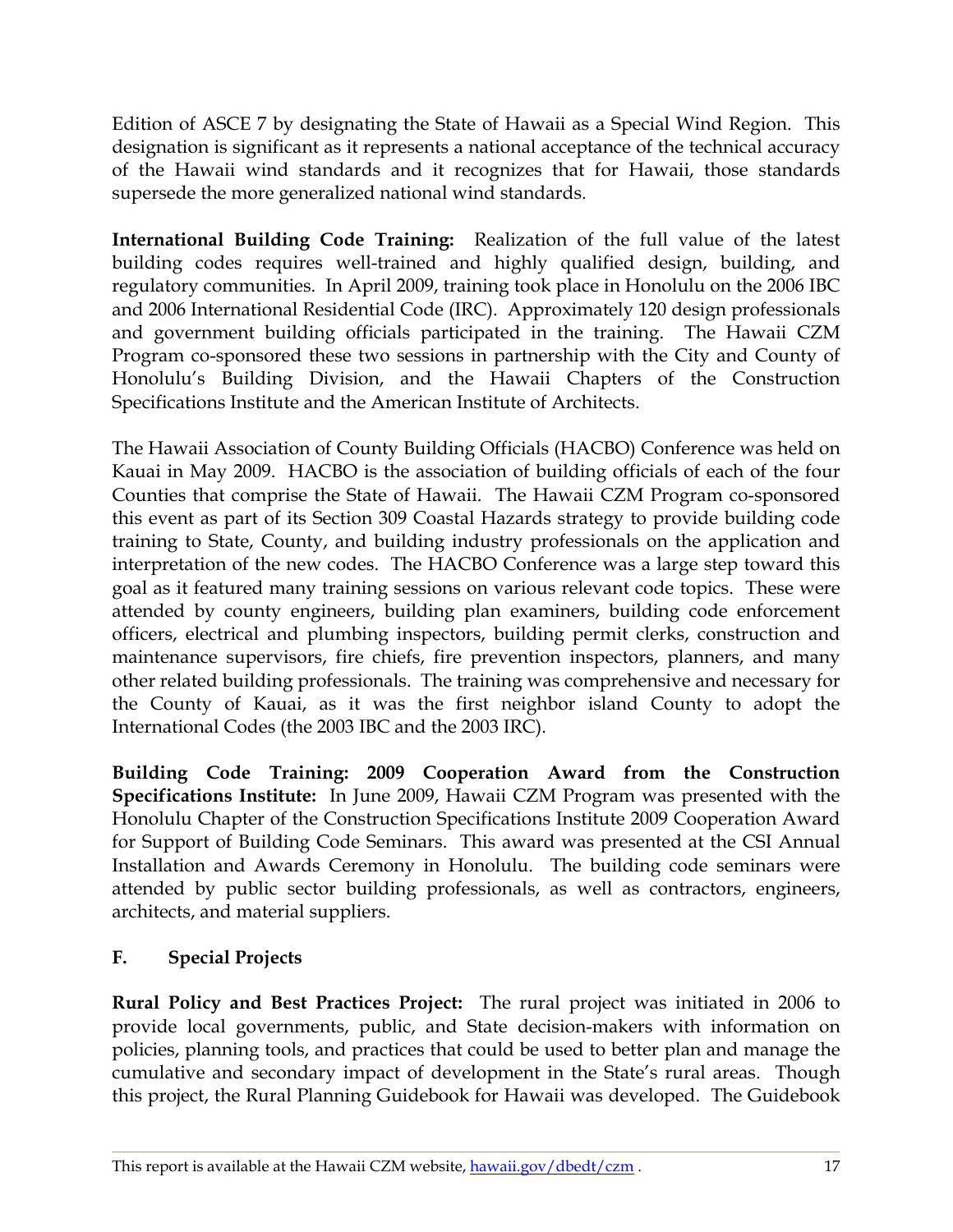provides rural land use policies and planning techniques, and a compilation of information on various tools and case studies to manage cumulative and secondary impacts of development in rural watersheds, and fostering planning for and implementation of coastal and estuarine lands protection. OP staff continues to work on finalizing the web, print, and disc versions of the Guidebook.

**Coastal and Estuarine Land Conservation Program (CELCP):** To address the need for long-term protection of significant coastal and estuarine resources, CELCP was created to assist the Hawaii CZM Program in protecting and preserving coastal scenic and open space resources and valuable coastal ecosystems. CELCP continues to work with local land trusts and government agencies to refine the Hawaii Plan. The Plan provides a framework for identifying coastal and estuarine land conservation priorities, and defines the State process for evaluating project proposals.

The Hawaii CZM Program has been using the State CELCP Plan, in partnership with interested government, private for-profit and not-for-profit organizations, and the public, to identify and develop proposals to submit for annual competitive NOAA CELCP grants.

During the last year, three grant proposals were developed working in conjunction with local land trusts, County governments, and State agencies. All three proposals were accepted and ranked for funding. One proposal in particular, Lapakahi Marine Life Conservation District Extension, received the top-ranking nationally from amongst all projects in the competition. This is an accomplishment for which the Hawaii CZM Program and its local partners can be especially proud.

**Climate Change Initiatives:** During fiscal year 2009, the Hawaii CZM Program hosted an undergraduate student intern from the University of Hawaii at Manoa. The Program recognized the need for formal coordination of efforts related to climate change in Hawaii and the CZM intern assisted the Program in compiling a document entitled, "Global Climate Change Initiatives." This document has been shared with the members of the ORMP Working Group as well as other CZM partners, and is the first step toward a more cohesive approach toward climate change in the State. Numerous agencies have expressed gratitude for such a document and have provided additional and updated information.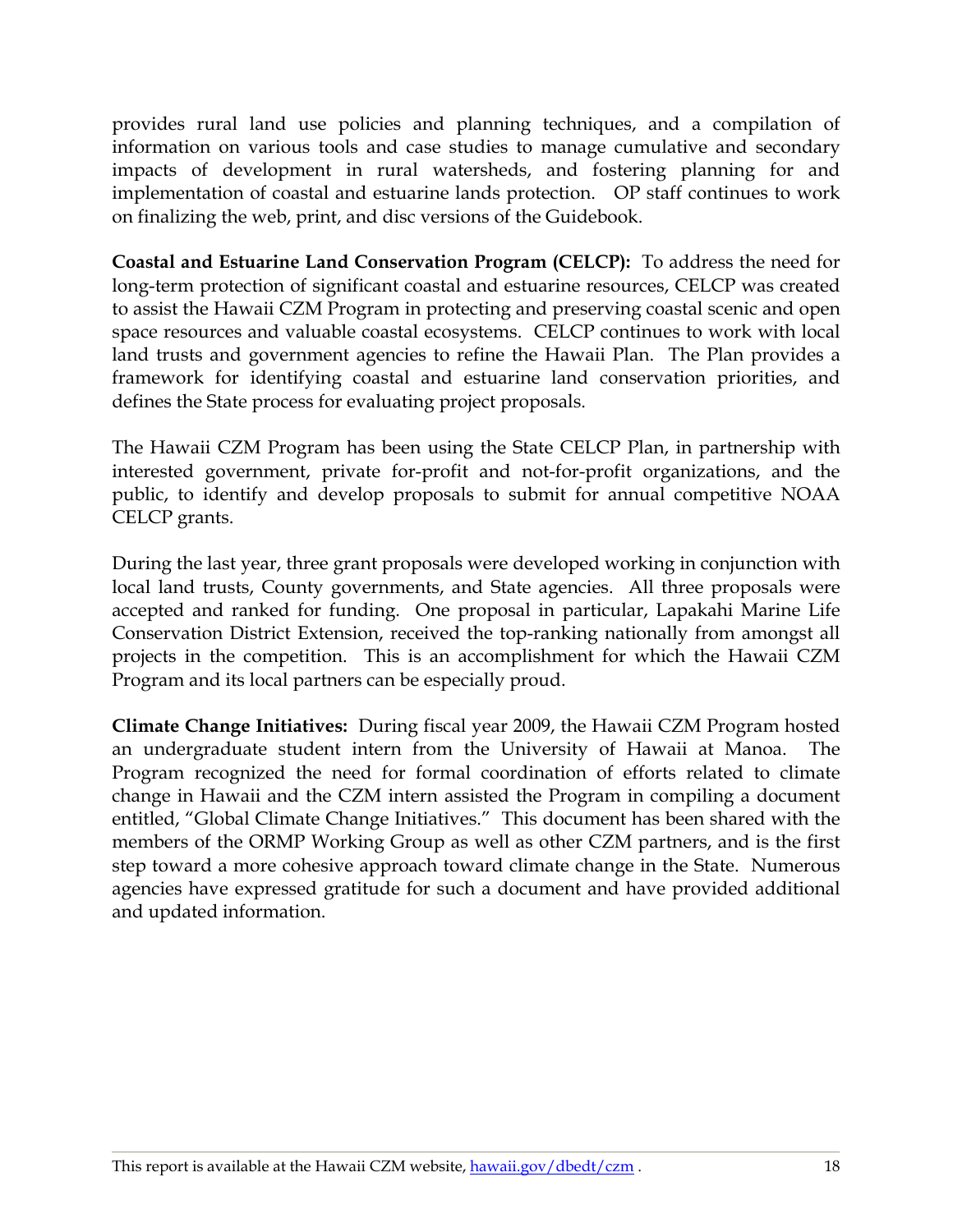#### **V. CLOSING**

<span id="page-19-0"></span>Coastal zone management is a concept also known by other terms, such as resource and ecosystem management. However, natural resources do not need to be managed. When left undisturbed, nature will naturally fix and heal itself. Resource management is really about managing human activities that affect the delicate balance of use and conservation of resources.

Hawaii is a beautiful place, a unique environment composed of an intimate connection between land and sea. The quality of life is derived from a vibrant and healthy sea, a rich and resourceful ocean. However, through generations of continuous ocean harvesting and land development, the ocean and coastal environment is being rapidly degraded and depleted. Regional and global circumstances create new challenges such as climate change, sea level rise, ocean acidification, and increased frequency and severity of coastal hazards. Land is becoming less available because population growth and economic expansion require more land for homes, work, infrastructure, and food production.

The need to achieve a sustainable balance for the island ecosystem is more pronounced than ever. Developing and maintaining a strong and healthy economy, protecting the environment, educating the people, and creating new conservation tools to protect the land and coastal resources are worthy pursuits and need to be effectuated. The goal is to make Hawaii a better place to live, for today and future generations. Everyone must work together to achieve this goal. It is by respecting and taking care of nature that nature, in return, can provide the rich resources that everyone wants to enjoy.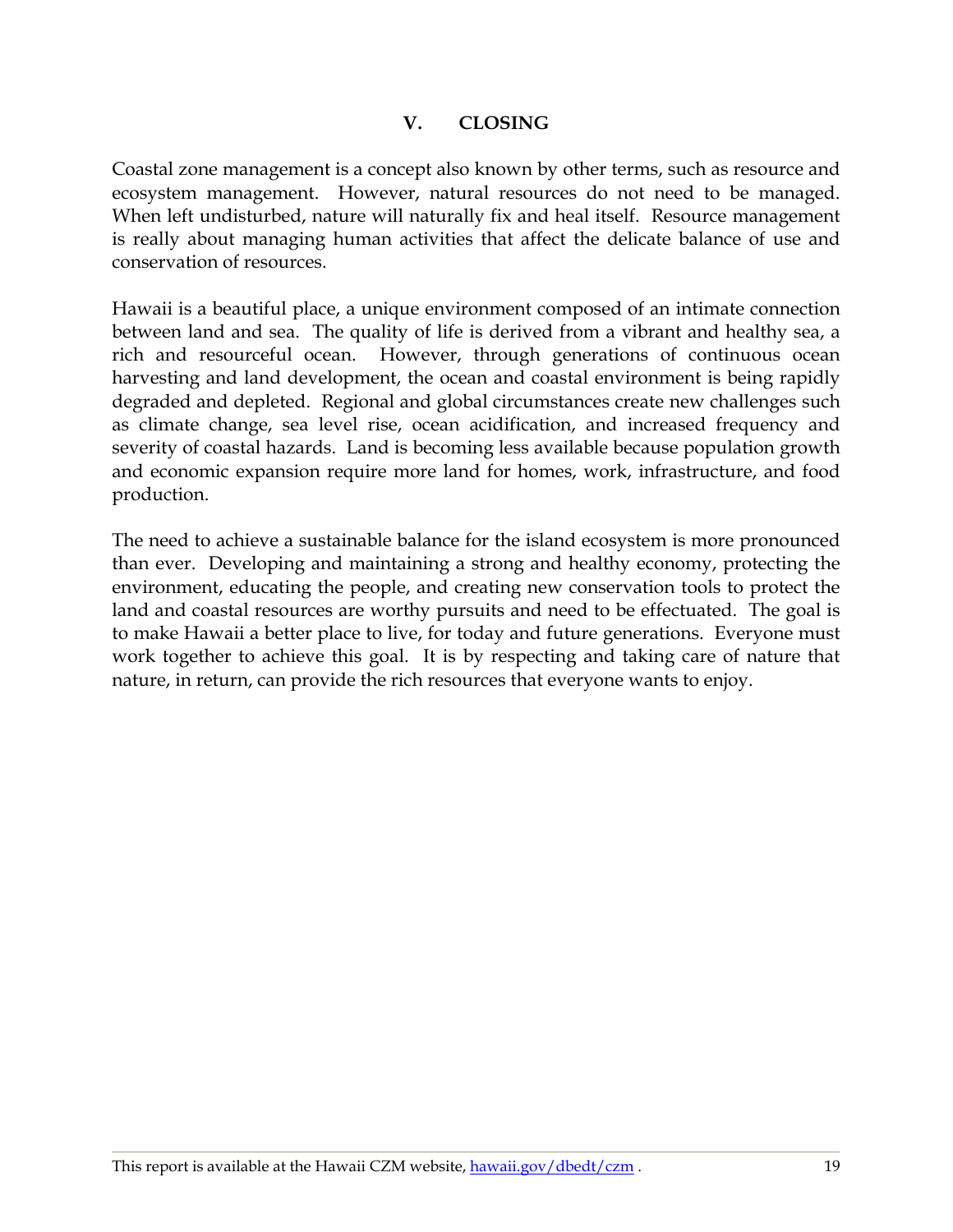#### **VI. LEGISLATIVE PROPOSALS**

<span id="page-20-0"></span>During this fiscal year, the administration submitted BED-12(09)/HB1049/SB867. This measure is the product of extensive collaborations with the four County Planning Directors who are responsible for administering the Hawaii CZM Program locally via the establishment of shoreline setbacks and via the SMA permit system. The proposed amendment clarifies what "development" is and is not, requires a rational nexus of SMA permit conditions to the Hawaii CZM Program objectives and policies, and encourages the use of shoreline change rates to reduce the threat to loss of property from coastal hazards in establishing shoreline setbacks. It also recommends a number of housekeeping changes.

The proposed amendment also includes a time provision for when developments commence or are completed to prevent situations where developments are excessively delayed and changes in the environment during the delay may alter the development's consistency and compliance with the regulatory provisions upon which the permit was issued. In addition, the provision would also have the effect of deterring the application for and receipt of the SMA permit for speculation. Moreover, it would improve the information available for future planning efforts like development and community plans and zoning programs. At the close of this legislative session, House Bill 1049 was carried over to the 2010 legislative session.